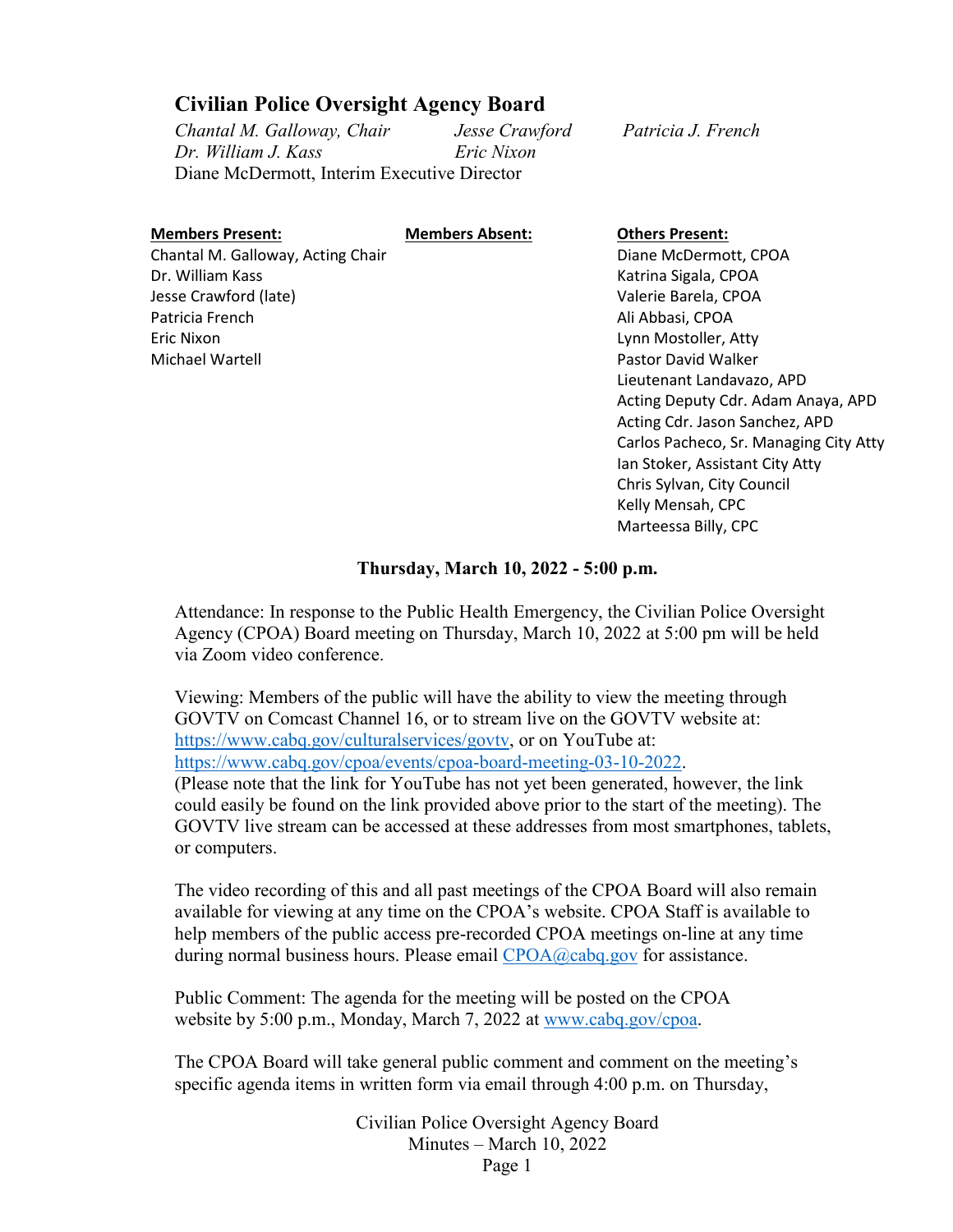March 10, 2022. Submit your public comments to: [POB@cabq.gov.](mailto:POB@cabq.gov?subject=Public%20Comment:%20CPOA%20Board%20Meeting%2004-09-2020) These comments will be distributed to all CPOA Board members for review.

## **Minutes**

- **I. Welcome and call to order**. Acting Chair Galloway called to order the regular meeting of the Civilian Police Oversight Agency Board at 5:03 p.m.
- **II. Mission Statement**.Acting Chair Galloway read the Civilian Police Oversight Agency Board's mission statement.

#### **III. Approval of the Agenda**

**a. Motion.** A motion by Member French to approve the agenda. Roll call vote taken. Motion passed.

#### **For: 5 - French, Galloway, Kass, Nixon, Wartell**

#### **IV. Public Comments**

- **a. Review and Approval of Minutes from February 10, 2022.** Draft minutes from the Civilian Police Oversight Board February 10, 2022 special meeting was distributed to each Board Member electronically via a weblink.
- **b. Motion.** A motion by Member French to approve the minutes as written. Roll call vote taken. Motion passed.

**For: 5 - French, Galloway, Kass, Nixon, Wartell**

#### **V. Reports from City Departments**

#### **a. APD**

**1. IA Professional Standards Division (SOP 7-1, SOP 3-41,** 

**SOP 3-46) –** Lieutenant Mark Landavazo reported on the Statistical Data for the month of February 2022. A document titled *Civilian Police Oversight Board, Internal Affairs Professional Standards Division Statistical Data for the Month of February 2022* was distributed to the CPOA Board members electronically. (*See attached*)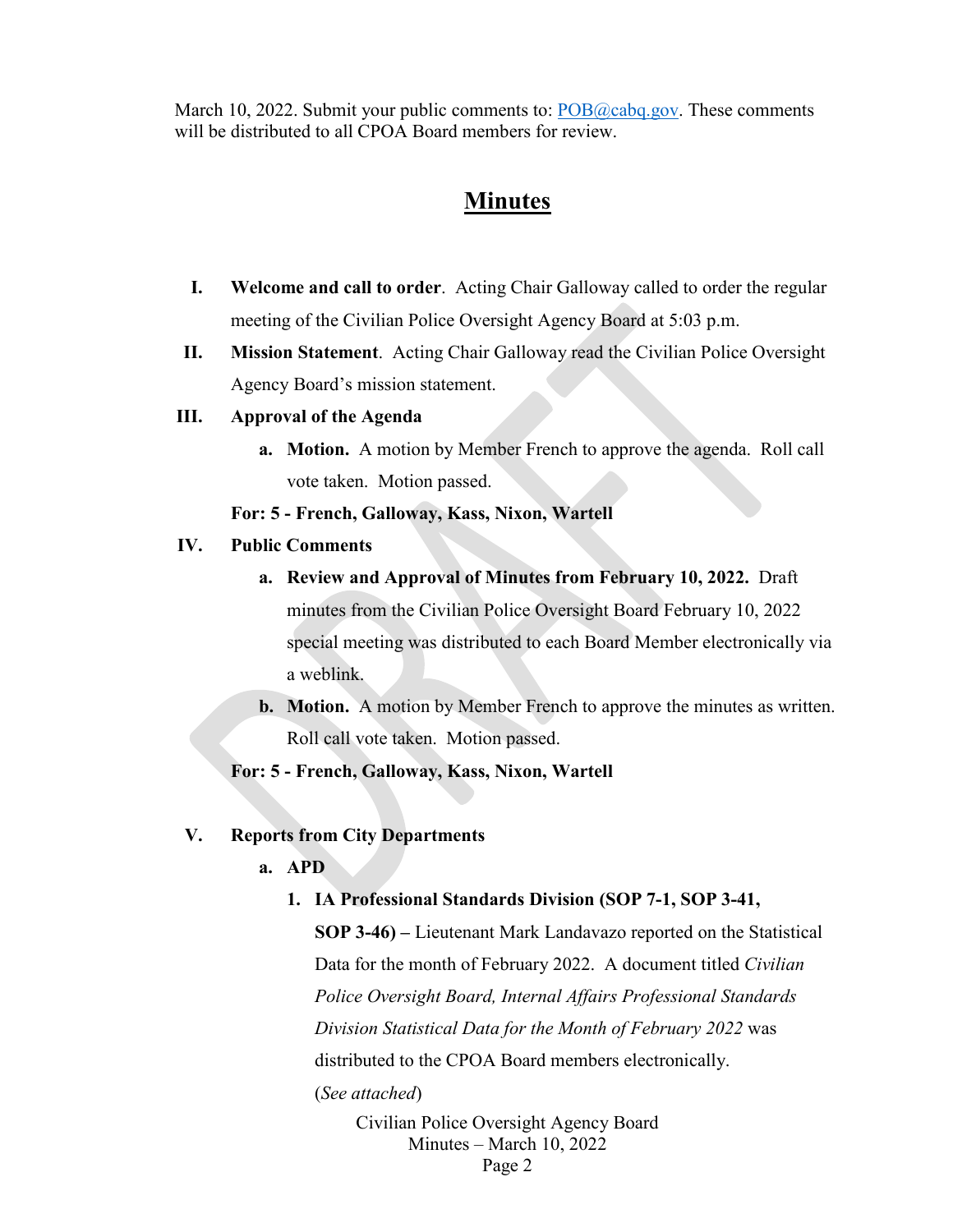- **2. IA Force Division (SOP 2-52 through SOP 2-57) –** Acting Deputy Commander Adam Anaya reported on the Statistical Data for the month of February 2022. A document titled *Civilian Police Oversight Board, Internal Affairs Force Division Statistical Data for the Month of February 2022* was distributed to the CPOA Board members electronically. (*See attached*). Deputy Commander Anaya also reported that from January 2022 to current date IAFD is 100% following the process for EFIT timelines.
- **3. APD Training Semi-Annual Report** *–* Acting Chair Galloway noted that the APD Training Semi-Annual Report will be postponed for another month.

#### **b. City Council –** *Chris Sylvan*

**1. City Council Representative -** Chris Sylvan gave a verbal report and announced that CPOA Board member Patricia French was reappointed and Michael Wartell was appointed as a new CPOA Board member.

#### **c. Public Safety Committee -** *Chris Sylvan*

**1. Public Safety Representative -** Chris Sylvan gave a verbal report and noted that the City Council may be returning to in-person meetings.

#### **d. Mayor's Office –** *Pastor David Walker*

**1. APD Community Outreach Liaison –** Pastor David Walker gave a verbal report.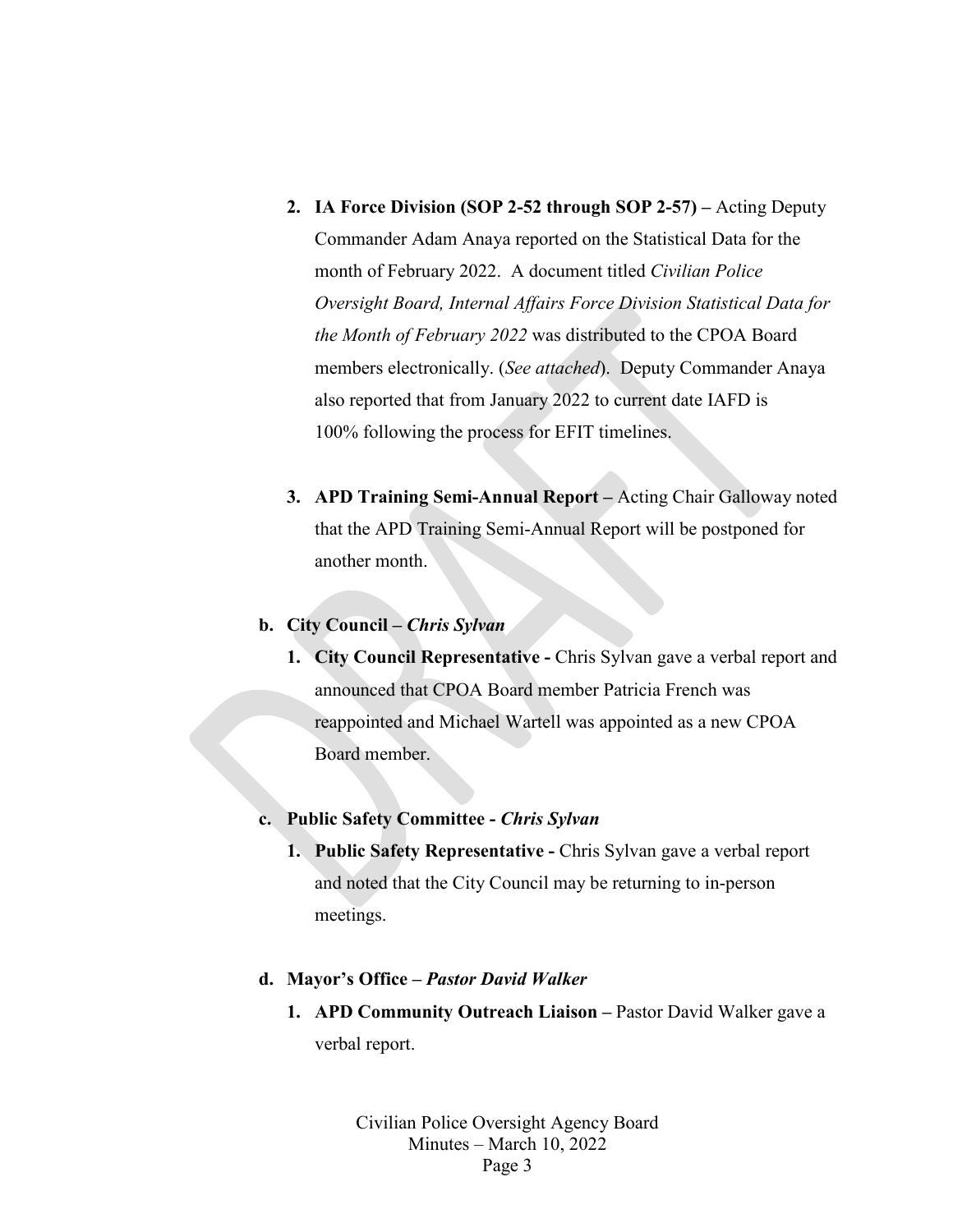- **e. City Attorney**
	- **1. Senior Managing Attorney –** Carlos Pacheco gave verbal report.
- **f. CPC –** *Kelly Mensah*
	- **1. Community Policing Council Liaison** Kelly Mensah gave a verbal report.
- **g. CPOA –** *Diane McDermott, Interim Executive Director*
	- 1. **Interim Executive Director** Diane McDermott gave a verbal and provided a written report. (*See attached*)

#### **VI. Requests for Reconsideration**

#### **a. 171-21**

**1. Motion**. A motion by Member French for Suspension of Rules Article IV (4) from the CPOA Board Policies and Procedures for Agenda Items VI., VII., VIII., and IX. Roll call vote taken. Motion passed.

#### **For: 5 - French, Galloway, Kass, Nixon, Wartell**

**\*\*\*Member Wartell will be excused from voting on** 

#### **Agenda Items VI., VII., VII., and IX. \*\*\***

- **2.** CPOA Board Legal Counsel Lyn Mostoller read the criteria for which the Board can grant a request for reconsideration.
- **3. Motion.** A motion by Acting Chair Galloway to not grant a Request for Reconsideration for CPC 171-21. Roll call vote taken. Motion passed.

#### **For: 4 - French, Galloway, Kass, Nixon**

#### **b. 173-21**

**1. Motion.** A motion by Member French to not grant Request for Reconsideration for CPC 173-21. Roll call vote taken. Motion passed.

#### **For: 4 - French, Galloway, Kass, Nixon**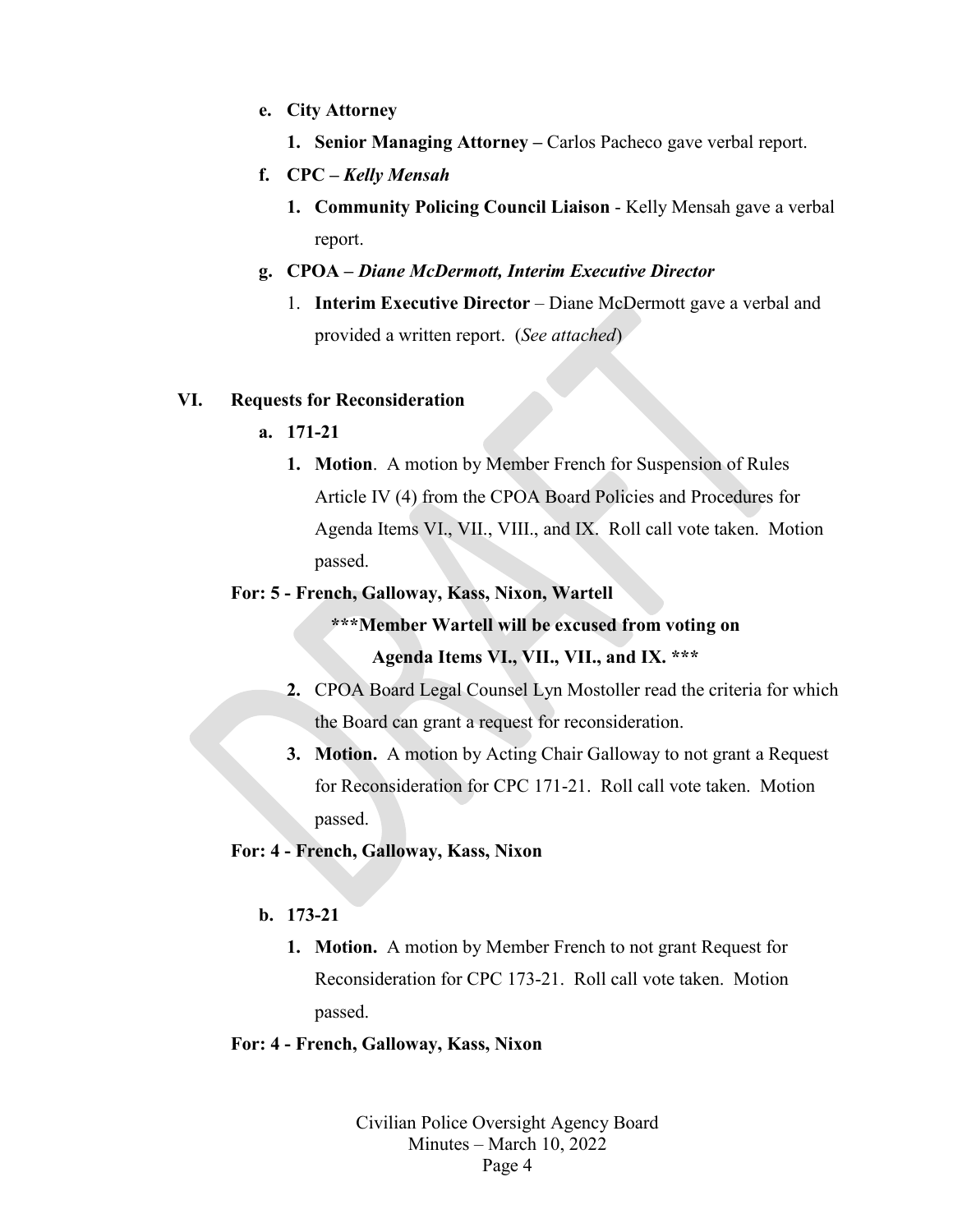- **c. 174-21**
	- **1. Motion.** A motion by Member Dr. Kass to not grant Request for Reconsideration for CPC 174-21. Roll call vote taken. Motion passed.

## **For: 5 – Crawford French, Galloway, Kass, Nixon \*\*\*Member Crawford joined the meeting at 5:39 p.m.\*\*\*\***

**VII. Review of Cases:** The CPOA's findings in each case listed on the agenda have been reviewed and approved by the CPOA Board. The findings become part of the officer's file, if applicable. Copies of the full findings letters to the citizens are located at [http://www.cabq.gov/cpoa/findings-letters/civilian-complaints](http://www.cabq.gov/cpoa/findings-letters/civilian-complaints-pob-findings)[pob-findings](http://www.cabq.gov/cpoa/findings-letters/civilian-complaints-pob-findings)

#### **a. Administratively Closed**

#### **211-21 219-21**

**1. Motion.** A motion by Member Dr. Kass to accept the CPOA Findings of Administratively Closed cases CPC 211-21 and 219-21 as presented. Roll call vote taken. Motion passed.

#### **For: 5 – Crawford, French, Galloway, Kass, Nixon**

| b. Unfounded |        |        |        |
|--------------|--------|--------|--------|
| 196-21       | 201-21 | 222-21 | 233-21 |
| 234-21       | 257-21 | 271-21 |        |

**1. Motion.** A motion by Member Dr. Kass to accept the CPOA Findings of Unfounded cases CPC 196-21, 202-21, 222-21, 233-21, 234-21, 257-21, and 271-21 as presented. Roll call vote taken. Motion passed.

#### **For: 5 – Crawford, French, Galloway, Kass, Nixon**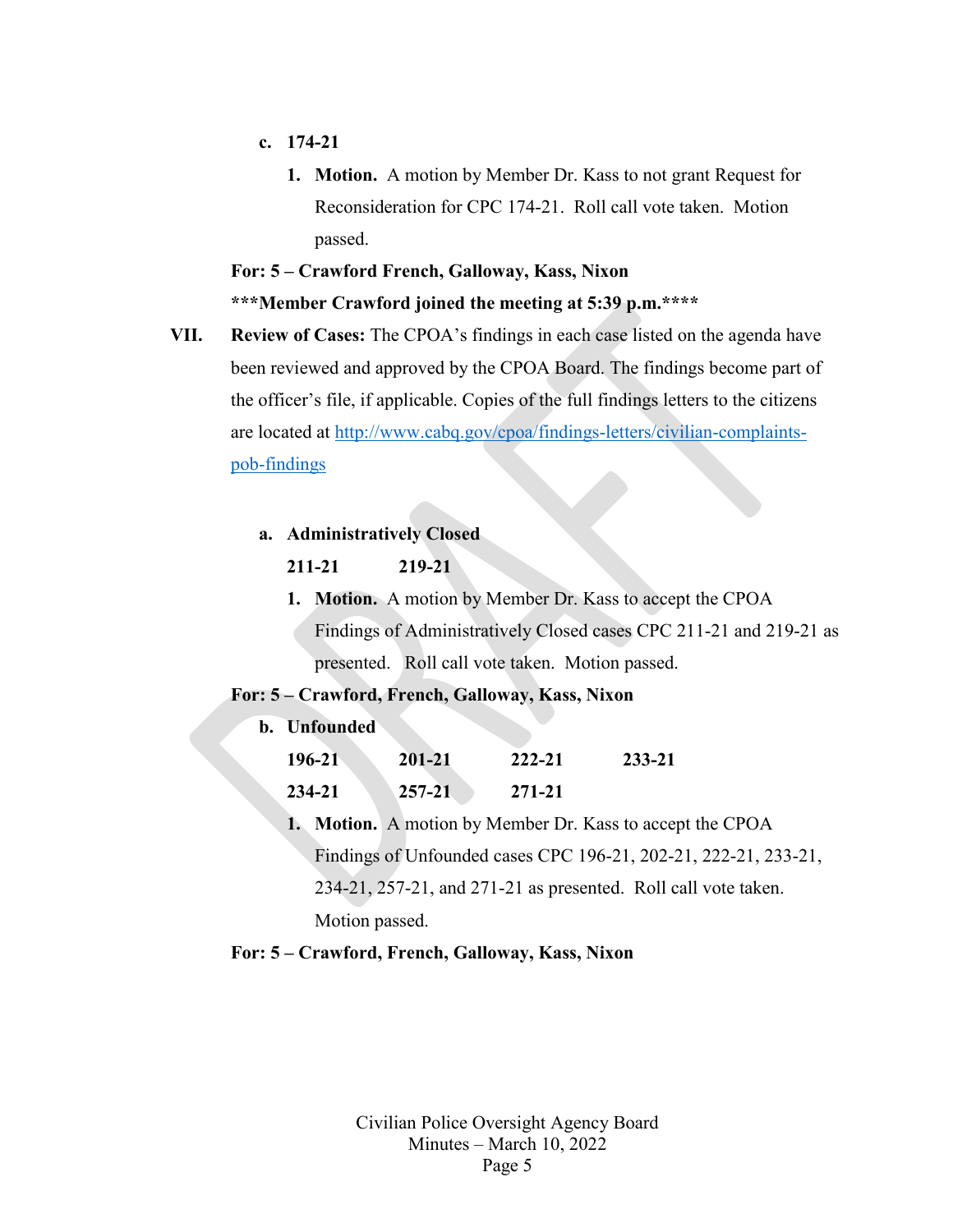#### **c. Exonerated**

#### **162-21 226-21**

**1. Motion.** A motion by Member Crawford to accept the CPOA Findings of Exonerated cases CPC 162-21 and 226-21 as presented. Roll call vote taken. Motion passed.

#### **For: 5 – Crawford, French, Galloway, Kass, Nixon**

#### **d. Exonerated and Unfounded**

#### **239-21**

**1. Motion.** A motion by Acting Chair Galloway to accept the CPOA Findings of Exonerated and Unfounded case CPC 239-21 as presented. Roll call vote taken. Motion passed.

#### **For: 5 – Crawford, French, Galloway, Kass, Nixon**

#### **e. Sustained**

- **1.** The complainant for CPC 216-21 attended the meeting and provided a statement.
- **2. Motion.** A motion by Member Dr. Kass to remove CPC 216-21 from the Sustained cases and to be place under a separate agenda item as Sustained and Exonerated. Roll call vote taken. Motion passed.

#### **For: 5 – Crawford, French, Galloway, Kass, Nixon**

**3. Motion**. A second by Member Dr. Kass accept the CPOA Findings of Sustained cases CPC 207-21, 208-21 and 262-21 as presented. Roll call vote taken. Motion passed.

#### **For: 5 – Crawford, French, Galloway, Kass, Nixon**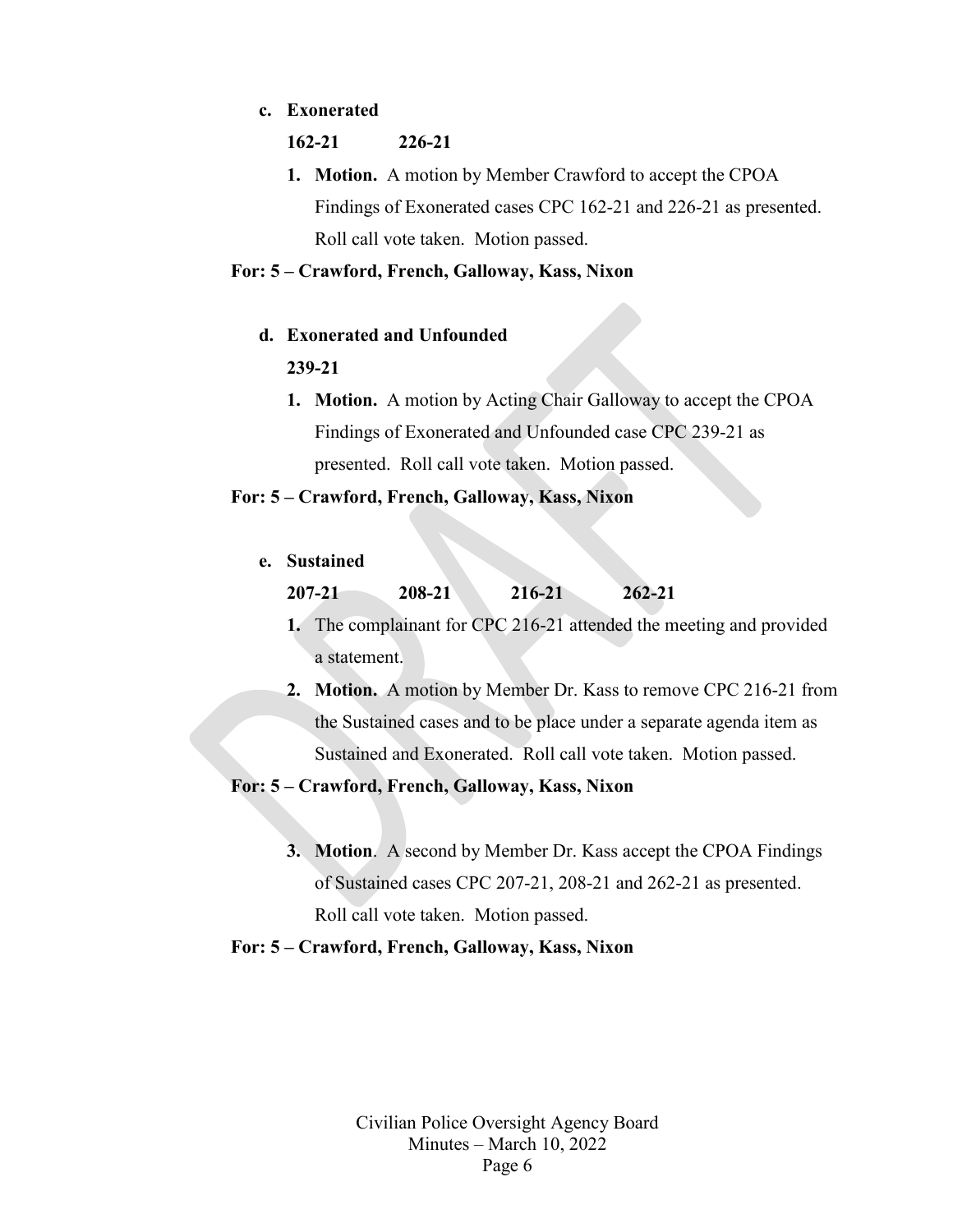#### **f. Sustained and Exonerated**

#### **216-21**

**1. Motion.** A motion by Member Dr. Kass to accept the CPOA Findings of Sustained and Exonerated case CPC 216-21 as presented. Roll call vote taken. Motion passed.

#### **For: 5 – Crawford, French, Galloway, Kass, Nixon**

- **g. Sustained and Sustained NBOOC 248-21**
	- **1. Motion.** A motion by Acting Chair Galloway to accept the CPOA Findings of Sustained and Sustained NBOOC as presented. Roll call vote taken. Motion passed.

#### **For: 5 – Crawford, French, Galloway, Kass, Nixon**

#### **VIII. Non-Concurrence Cases**

- **a. 100-21**
	- **1.** Interim Director provided a synopsis of APD's Non-Concurrence Case 100-21.
- **b. 134-21**
	- **1.** Interim Director provided a synopsis of APD's Non-Concurrence Case 134-21.
- **c. 140-21**
	- **1.** Interim Director provided a synopsis of APD's Non-Concurrence Case 140-21.
- **d. 149-21**
	- **1.** Interim Director provided a synopsis of APD's Non-Concurrence Case 149-21.
- **e. 155-21**
	- **1.** Interim Director provided a synopsis of APD's Non-Concurrence Case 155-21.
- **f. 159-21**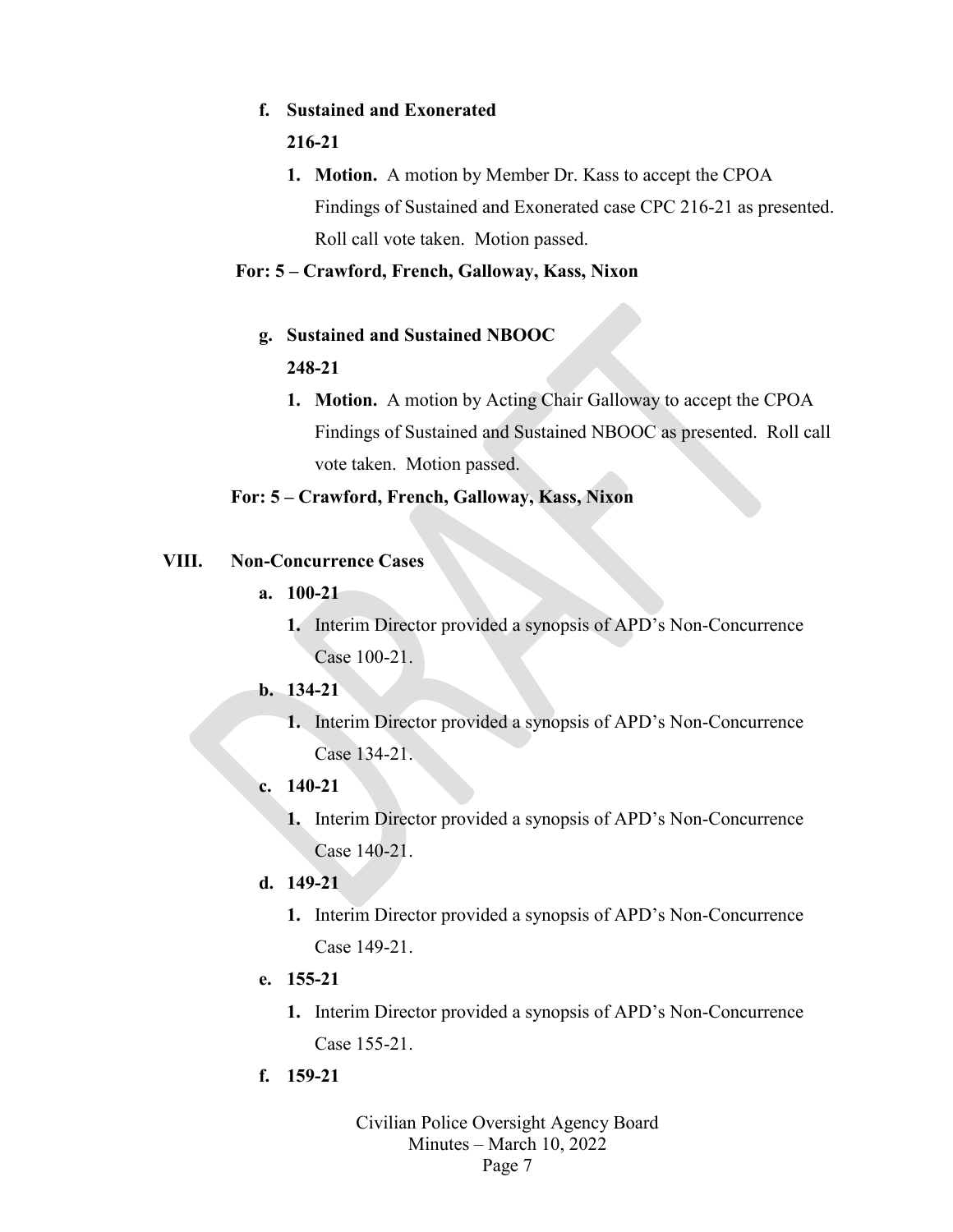- **1.** Interim Director provided a synopsis of APD's Non-Concurrence Case 159-21.
- **g. 170-21**
	- **1.** Interim Director provided a synopsis of APD's Non-Concurrence Case 170-21.
- **h. 174-21**
	- **1.** Interim Director provided a synopsis of APD's Non-Concurrence Case 174-21.
- **i. 224-21**
	- **1.** Interim Director provided a synopsis of APD's Non-Concurrence Case 224-21.

#### **IX. Serious Use of Force Cases/Officer Involved Shooting**

#### **a. 20-0041385**

- **1.** Member Dr. Kass provided a review of background of Serious Use of Force Case/Officer Involved Shooting cases and noted that the process needs to be improved.
- **2.** Member Dr. Kass provided a review of SUOF case 20-0041385.
- **3. Motion.** A motion by Member Dr. Kass to accept the findings of the APD Force Review Board. Roll call vote taken. Motion Passed.

#### **For: 5 – Crawford, French, Galloway, Kass, Nixon**

#### **b. 20-0085317**

- **1. Motion.** A motion by Acting Chair Galloway to accept the findings of the APD Force Review Board. Roll call vote taken. Motion passed.
- **For: 5 – Crawford, French, Galloway, Kass, Nixon**

#### **c. 21-0002324**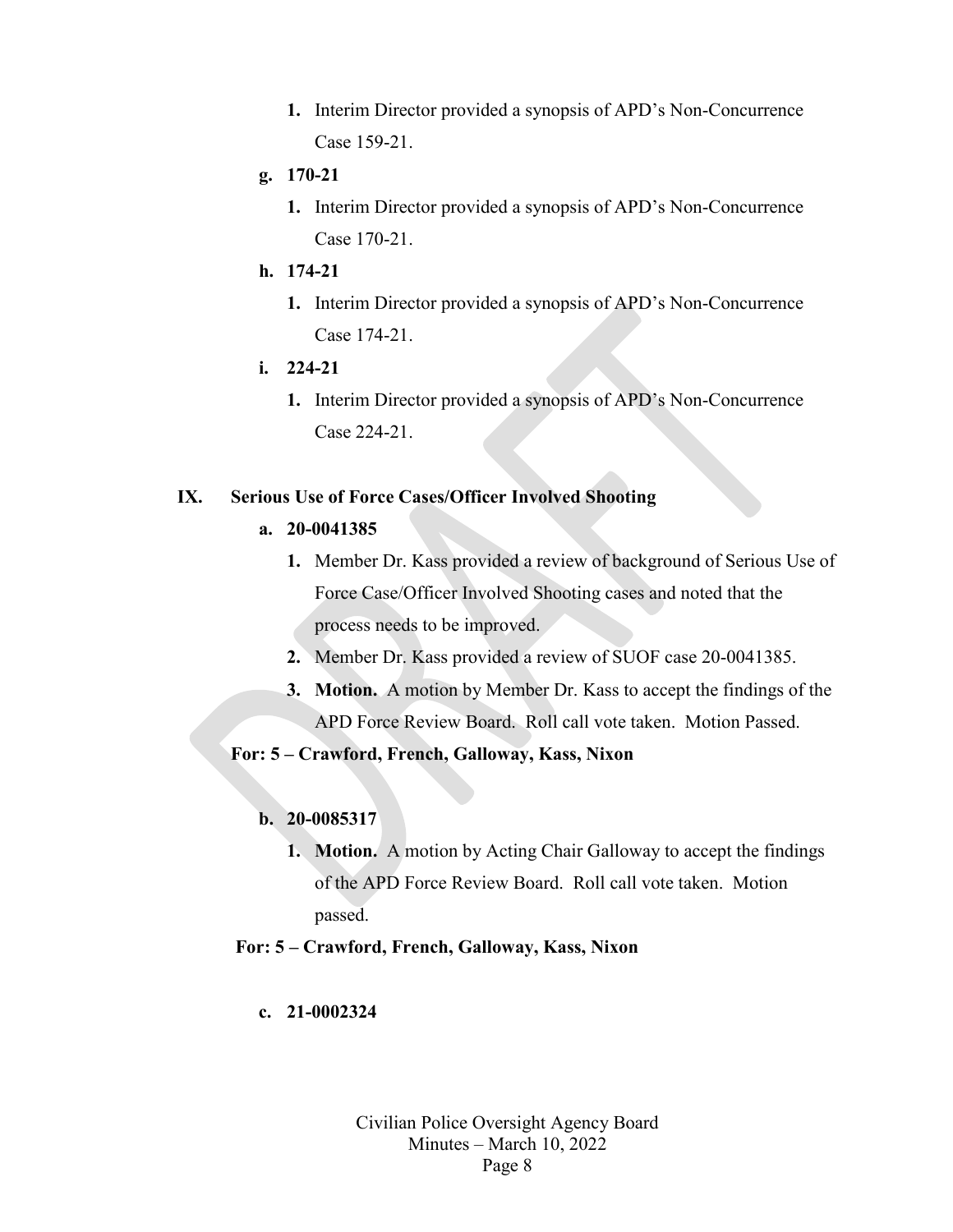**1. Motion.** A motion by Acting Chair Galloway to accept the findings of the APD Force Review Board. Roll call vote taken. Motion passed.

#### **For: 5 – Crawford, French, Galloway, Kass, Nixon**

- **d. 21-0009559**
	- **1. Motion.** A motion by Acting Chair Galloway to accept the findings of the APD Force Review Board. Roll call vote taken. Motion passed.

#### **For: 5 – Crawford, French, Galloway, Kass, Nixon**

- **e. 18-0105978**
	- **1. Motion.** A motion by Member Nixon to accept the findings of the APD Force Review Board. Roll call vote taken. Motion passed.

#### **For: 5 – Crawford, French, Galloway, Kass, Nixon**

**f. File Requests:**

a. None.

- **g. Proposed Case(s) for April 2022 Review:**
	- **1. TBD**
	- **2. Motion.** A motion by Acting Chair Galloway to amend the Agenda to move Closed Session item XII.a up and to be heard prior to the CPOA Board taking a break. Roll call vote taken.Motion passed.

#### **For: 6 – Crawford, French, Galloway, Kass, Nixon, Wartell**

## **\*\*\*A twenty-minute break began at 7:50 p.m. and the meeting reconvened at 8:10 p.m.\*\*\***

#### **X. Reports from Subcommittees**

#### **a. Community Outreach Subcommittee –** *Chantal Galloway*

- 1. Met February 22, 2022 (video Conference)
- 2. Chair Galloway submitted a written report (*see attached*)
- 3. Next meeting March 22, 2022 at 3:00 p.m.

#### **b. Policy and Procedure Review Subcommittee –** *Dr. William Kass*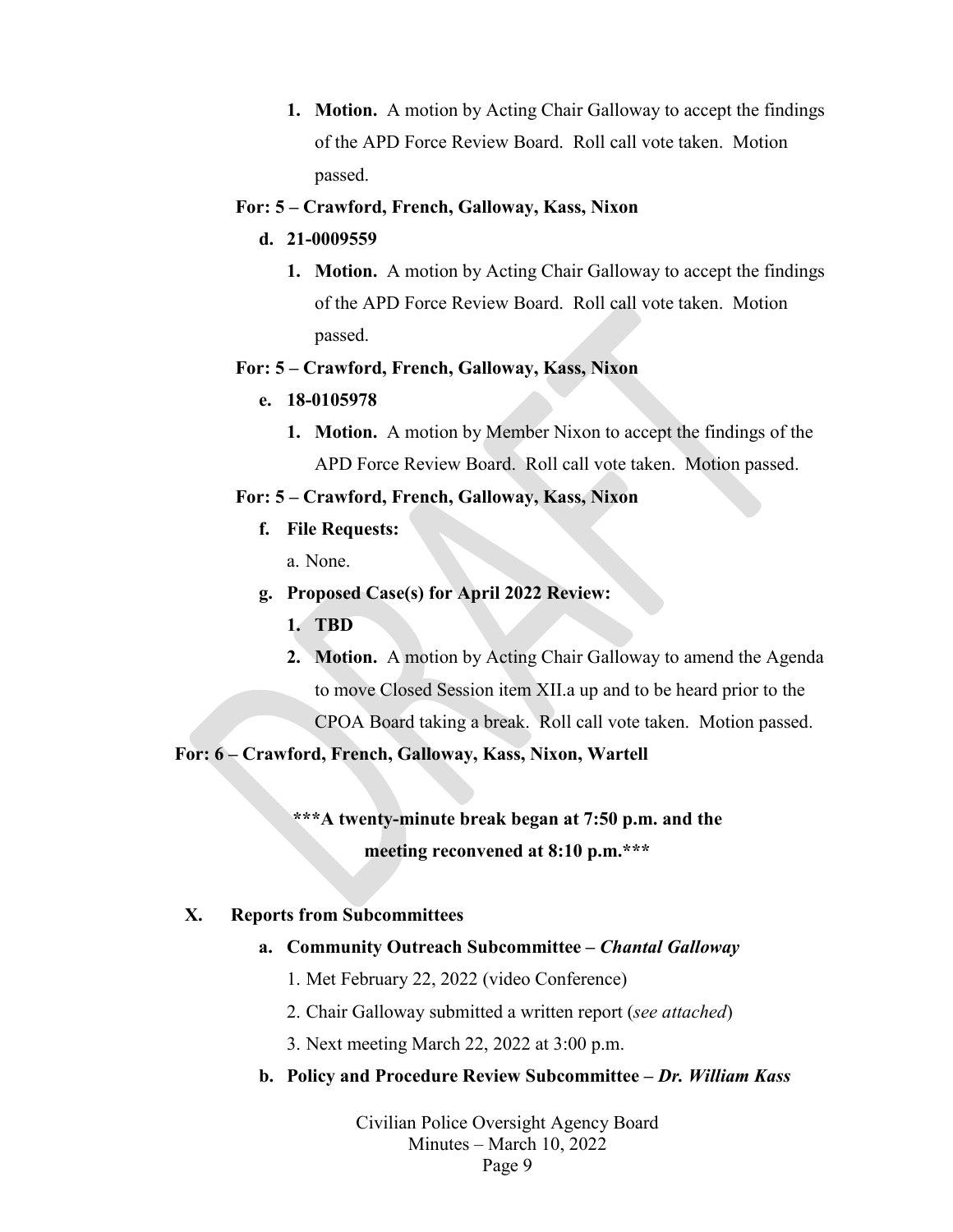- 1. Met March 3, 2022 (video Conference)
- 2. Chair Dr. Kass submitted a written report (*see attached*)
- 3. Next meeting April 7, 2022 at 4:30 p.m.

#### **c. Case Review Subcommittee –** *Patricia J. French*

- 1. February 14, 2022 Meeting was Cancelled
- 2. There was no report.
- 3. Next meeting TBD

#### **d. Personnel Subcommittee –** *Patricia J. French*

- 1. Met March 4, 2022 at 3:00 p.m. (video conference)
- 2. Chair French gave a verbal report.
- 3. Next meeting March 28, 2022 at 3:00 p.m.

#### **XI. Discussion and Possible Action:**

## **a. Consideration of PPRB Policies with No Recommendation:** *- Dr. William Kass*

**1.** Motion. A motion by Member Dr. Kass to accept the list of PPRB Policies with No Recommendation (*see attached*) and that the Agency forward the list to APD. Roll call vote taken. Motion passed. Roll call vote taken. Motion passed.

**For: 6 – Crawford, French, Galloway, Kass, Nixon, Wartell** 

- **b. Consideration of Proposed MOU between the City of Albuquerque, CPOA/CPOAB and APOA on OIS/SUOF Materials –** *Dr. William Kass and Interim Executive Director, Diane McDermott*
	- **1.** Interim Director McDermott provided a status update on the meeting that was held on March 9, 2022.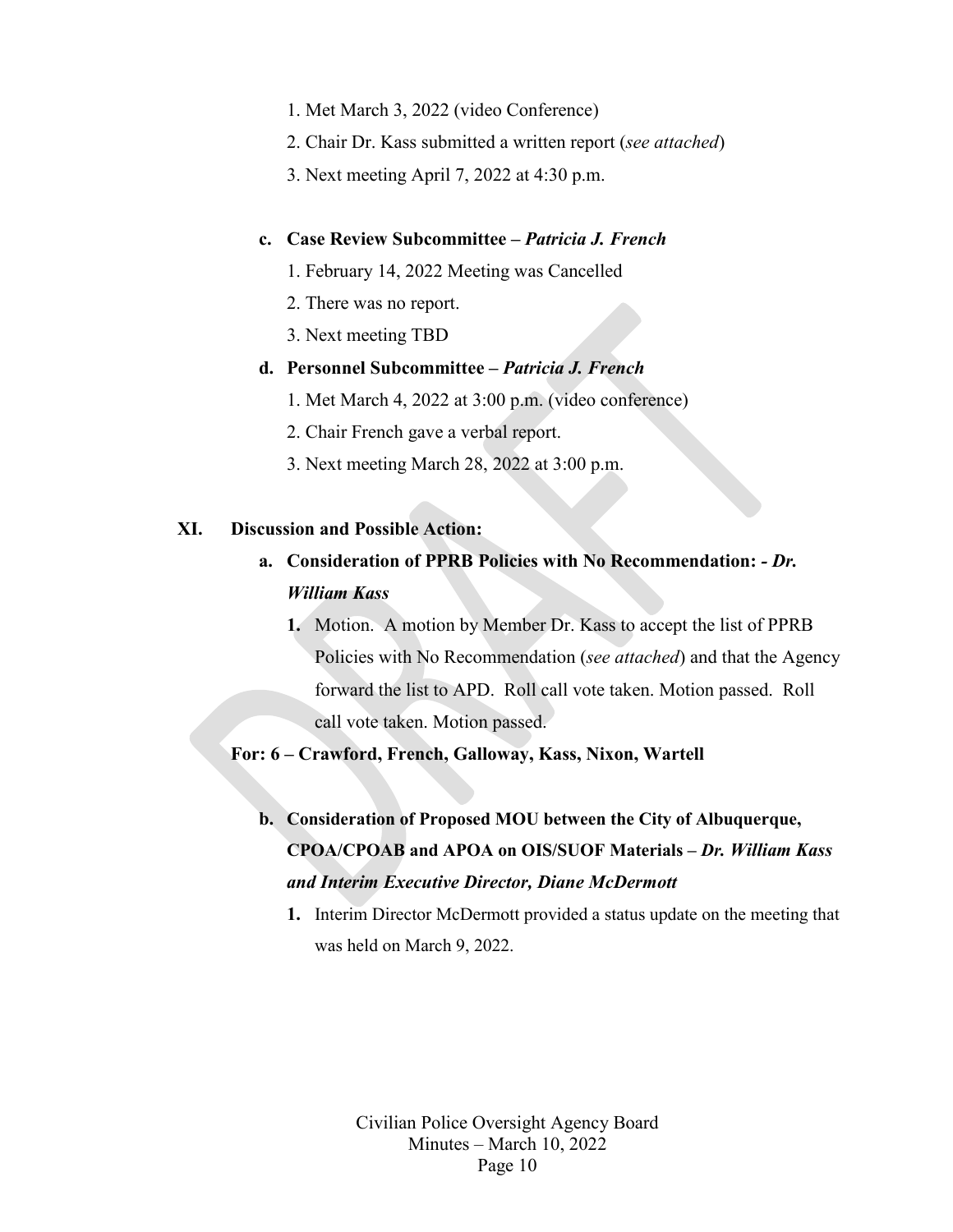#### **c. Use of Force Updates –** *Dr. William Kass*

**1.** Chair Dr. Kass provided a status update on APD's review of Serious Use of Force Polices and noted that once PPRB completes their review the CPOA Board will need hold a meeting for public input on the policies.

#### **d. CPOA Ordinance Update –** *Patricia J. French*

**1.** Member French provided an update on the CPOA Ordinance and advised that the proposed revisions were pasted by the City Council at their last meeting.

## **e. APD SOP 1-2 Recommendation Letter Re: Social Media –** *Jesse Crawford*

**1. Motion.** A motion by Member Crawford to approve the APD SOP 1-2 Recommendation Letter as drafted. (*See attached*) Roll call vote taken. Motion passed.

#### **For: 6 – Crawford, French, Galloway, Kass, Nixon, Wartell**

## **f. Legal Counsel Contract –** *Interim Executive Director, Diane McDermott*

**1. Motion.** A motion by Acting Chair Galloway to move forward with the renewal contract of Sutin, Thayer & Browne Firm for Fiscal Year 2022/2023 as CPOA Legal Counsel. Roll call vote taken. Motion passed.

#### **For: 6 – Crawford, French, Galloway, Kass, Nixon, Wartell**

#### **g. 2022 OMA Resolution –** *Interim Executive Director, Diane McDermott*

**1.** Acting Chair Galloway read the 2022 OMA Resolution.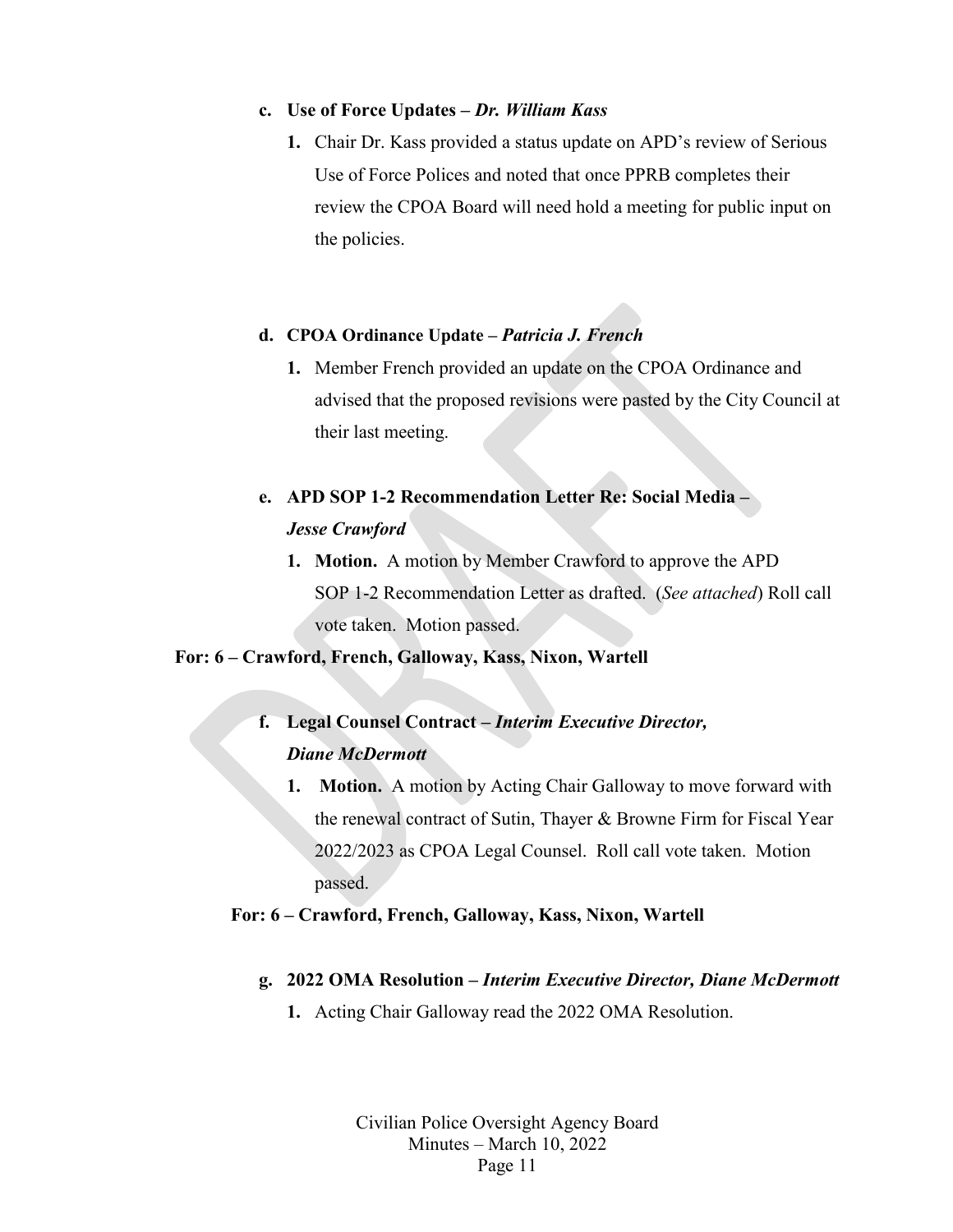**2. Motion.** A motion by Acting Chair Galloway to adopt the 2022 OMA Resolution. (*See attached*) Roll call vote taken. Motion passed.

#### **For: 6 – Crawford, French, Galloway, Kass, Nixon, Wartell**

## **h. Budget Process and Proposal Update –** *Interim Executive Director, Diane McDermott*

**1.** Interim Executive Director Diane McDermott provided a review of the proposed budget, additional funding requests, and an overview on the process. She will also provide a status update when she is made aware of the approval from CAO.

## **i. 2021 Executive Director Performance Evaluation Letter –** *Chantal M. Galloway*

**1. Motion.**A motion by Member Dr. Kass to send the letter to City Council. (*See attached*) Roll call vote taken. Motion passed.

#### **For: 6 – Crawford, French, Galloway, Kass, Nixon, Wartell**

#### **j. Executive Director Job Posting Description –** *Patricia J. French*

- **1. Motion.** A motion by Member French to change the salary range on the current Job Posting circular from \$103,000 – \$121,000 to \$112,000 to \$121,000. Roll call vote taken. Motion passed.
- **2.** Member French will reach out to City HR to make the request.

#### **For: 6 – Crawford, French, Galloway, Kass, Nixon, Wartell**

#### **k. Board Member Review Update –** *Chantal M. Galloway*

**1.** Acting Chair Galloway reported that she was unable to meet with Member Dr. Kass and Nixon and will meet with them next week.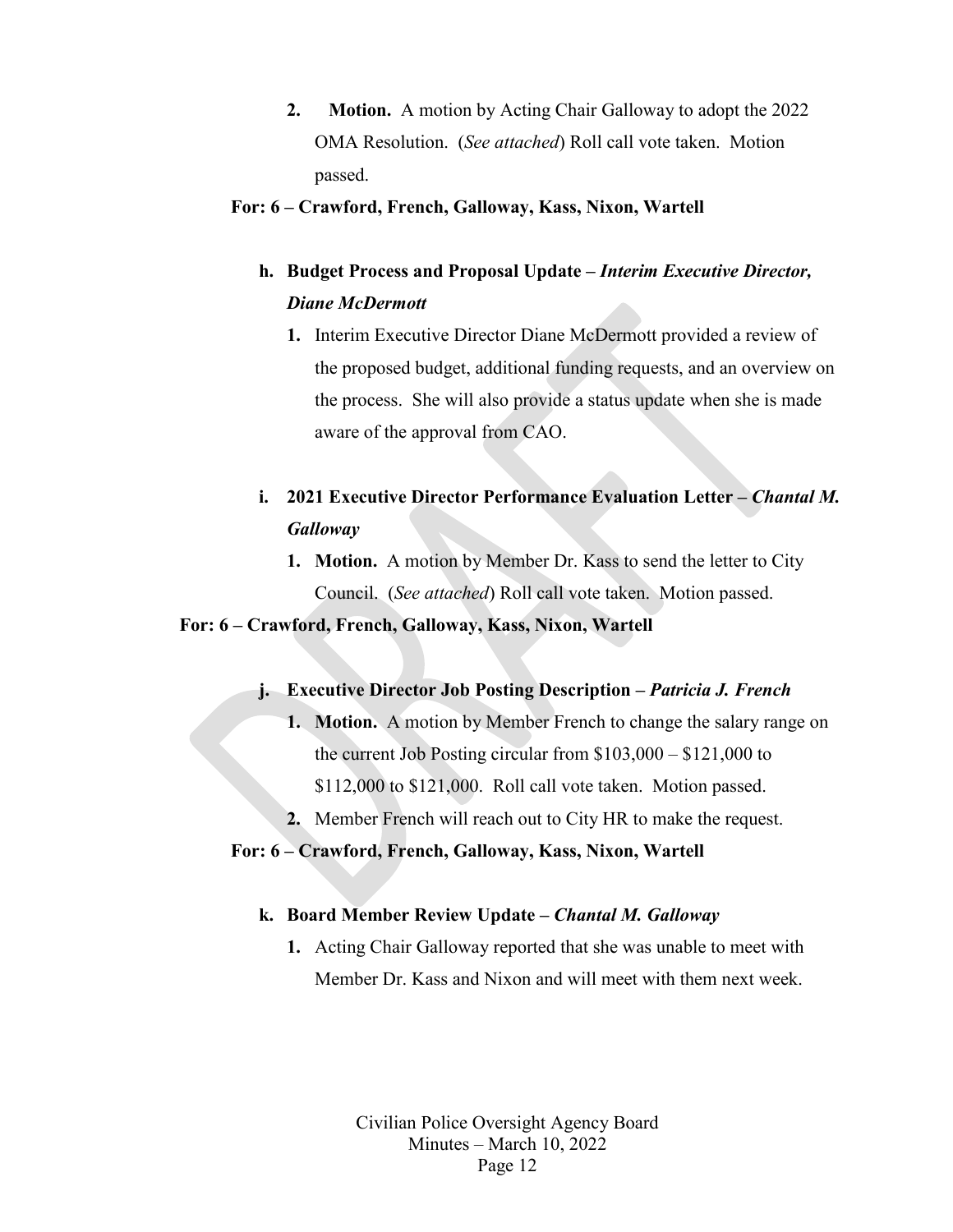#### **l. Election of CPOA Board Chair and Vice-Chair**

**1. Chairperson Election**. Member Dr. Kass nominated himself William J. Kass to be the next chairperson of the CPOA Board*.*  Member Nixon nominated Patricia J. French to be the next Chairperson of the CPOA Board. There were no other nominations. Roll call vote taken by name*.* Patricia J. French was elected as the CPOA Board Chair by majority vote of the Board.

#### **For Member Dr. Kass: 2 - Crawford, Kass**

#### **For Member French***:* **3** *-* **French, Galloway, Nixon, Wartell**

**2. Vice-Chair Election**. Member Nixon nominated Jesse Crawford to be the next Vice-Chairperson of the CPOA Board. There were no other nominations. Roll call vote taken. Motion passed. Jesse Crawford was elected at the CPOA Board Vice-Chair by unanimous consent.

#### **For: 6 – Crawford, French, Galloway, Kass, Nixon, Wartell**

#### **m. Designate CPOA Board Representative for PPRB**

**1.** Designee for Policy and Procedure Review Board. Member Galloway nominated Member Dr. Kass to be the CPOA Board Representative for PPRB. There were no other nominations. By acclamation Member Dr. Kass will be the CPOA Board Representative of the PPRB. Chair French will attend the meetings if she is able and Vice-Chair Crawford expressed interest in attending as well.

#### **XII. Meeting with Counsel re: Pending Litigation or Personnel Issues:**

## **Closed Discussion and Possible Action re: Pending Litigation or Personnel Issues**

## **a. Limited personnel matters pursuant to NMSA 1978, Section 10-15-1(H)(2)**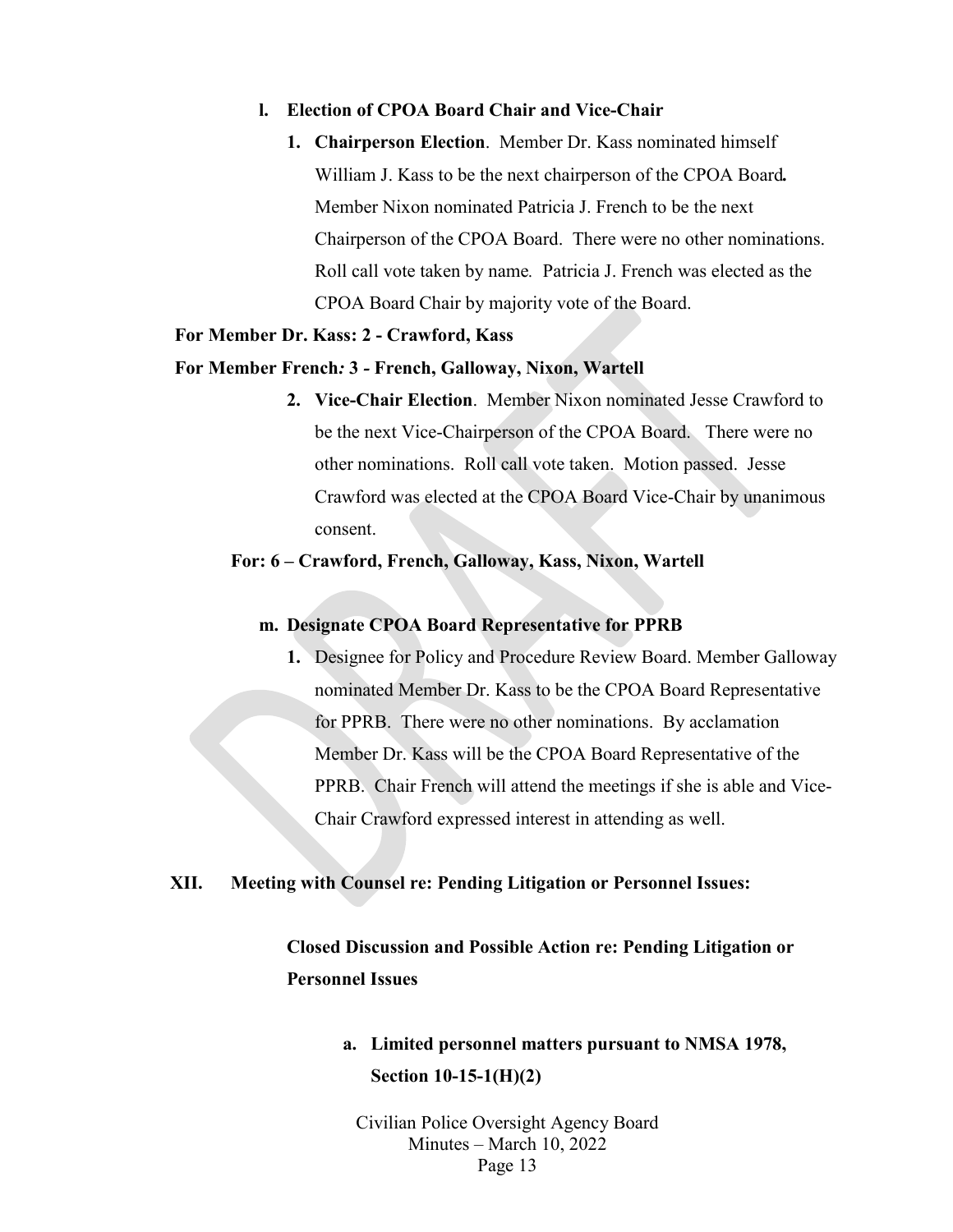## **1.** *Consideration of Applicants for Executive Director Position*

*i.* **Motion***.* A motion by Acting Chair Galloway to move into closed session for the limited purpose of discussing a personnel matter. Roll call vote taken. Motion passed.

**For: 6 – Crawford, French, Galloway, Kass, Nixon, Wartell** 

*\*\*\*Meeting on Personnel matters began at 7:17 p.m. and the meeting Reconvened at 7:49 p.m.\*\*\**

> ii. **Motion**.A motion by Member French to reconvene into open session and that no other matters were discussed during closed session. Roll call vote taken. Motion passed.

**For: 6 – Crawford, French, Galloway, Kass, Nixon, Wartell** 

**iii. Motion**. A second motion by Acting Chair Galloway to schedule interviews contingent upon completion of application requirements for three of the applicants that were received. Roll call vote taken. Motion passed.

**For: 5 – Crawford, French, Galloway, Kass, Nixon Against: 1 – Wartell** 

> **Closed Discussion and Possible Action re: Pending Litigation or Personnel Issues**

> > **b. Matters subject to the attorney-client privilege pertaining to threatened or pending litigation in which the public**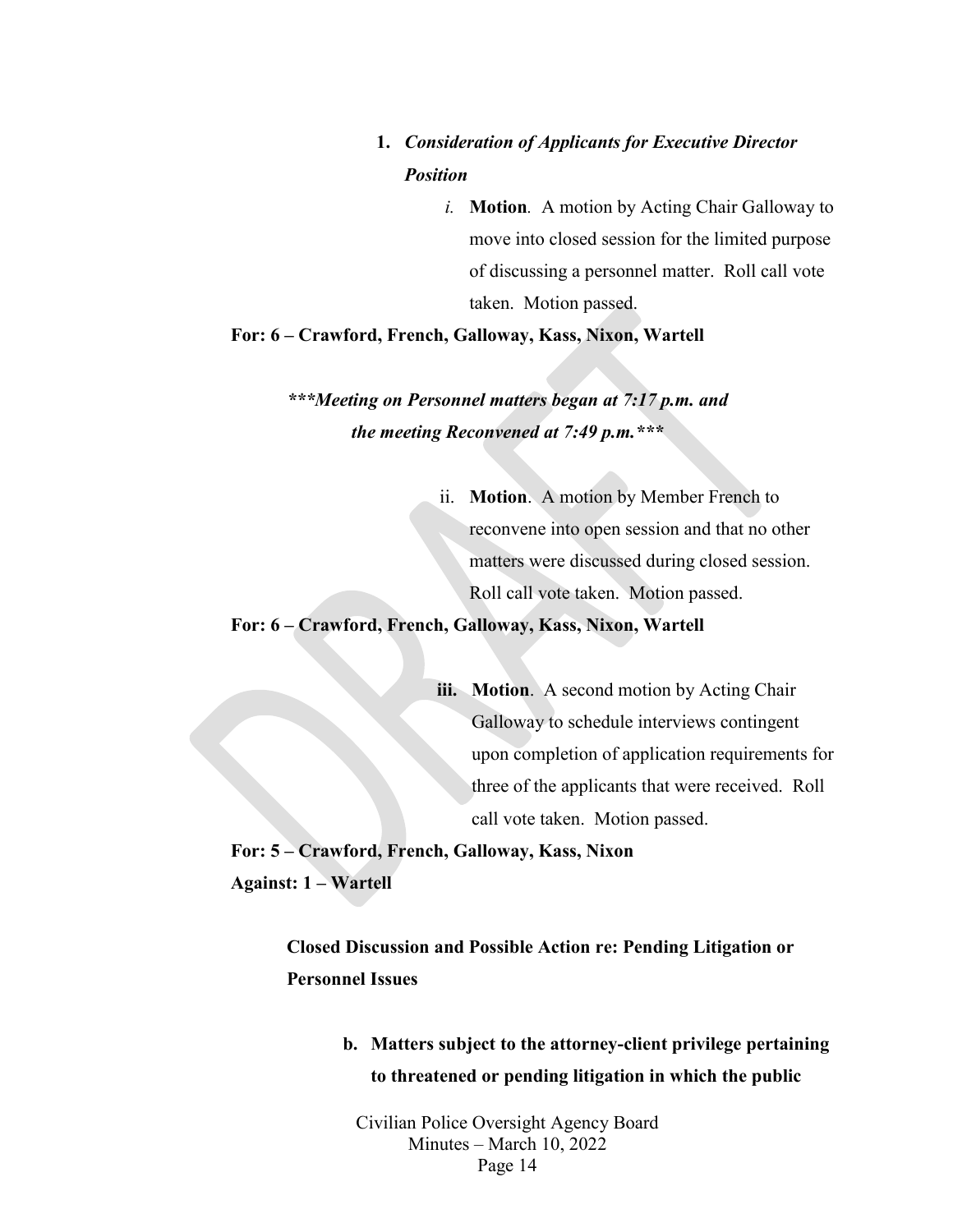**body is or may become a participant pursuant to NMSA 1978, Section 10-15-1(H)(7)**

- **1.** *Miller v. City of Albuquerque et al.,*  **1:21-cv-00473**
	- i. **Motion.** A motion by Member Galloway to take a member by member vote to move into closed session for the limited purpose of discussing a litigation matter. Roll call vote taken. Motion passed.

**For: 6 – Crawford, French, Galloway, Kass, Nixon, Wartell** 

## **\*\*\*Meeting on Litigation matters began at 9:21 p.m. and the meeting reconvened at 9:31 p.m.\*\*\***

ii. **Motion.** A motion by Member Galloway to reconvene into open session and that no other matters were discussed in closed session. Roll call vote taken. Motion passed.

**For: 6 – Crawford, French, Galloway, Kass, Nixon, Wartell** 

#### **XIII. Other Business**

**a.** Member Wartell introduced himself and provided his background.

#### **XIV. Adjournment.**

**a. Motion**. A motion by Member Galloway to adjourn the meeting. Roll call vote taken. Motion passed.

#### **For: 6 – Crawford, French, Galloway, Kass, Nixon, Wartell**

**b.** The meeting was adjourned at 9:36 p.m.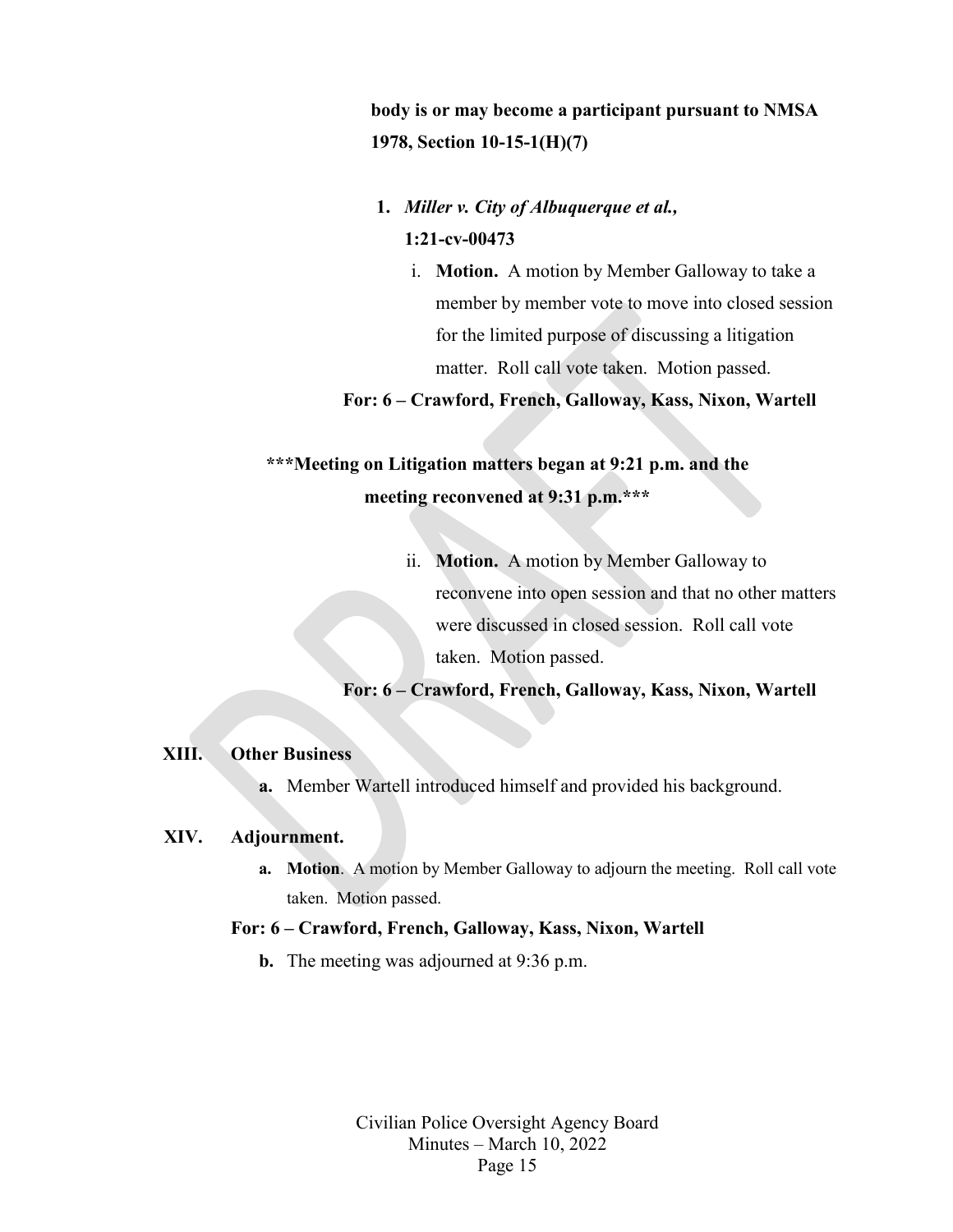## **ATTACHMENTS**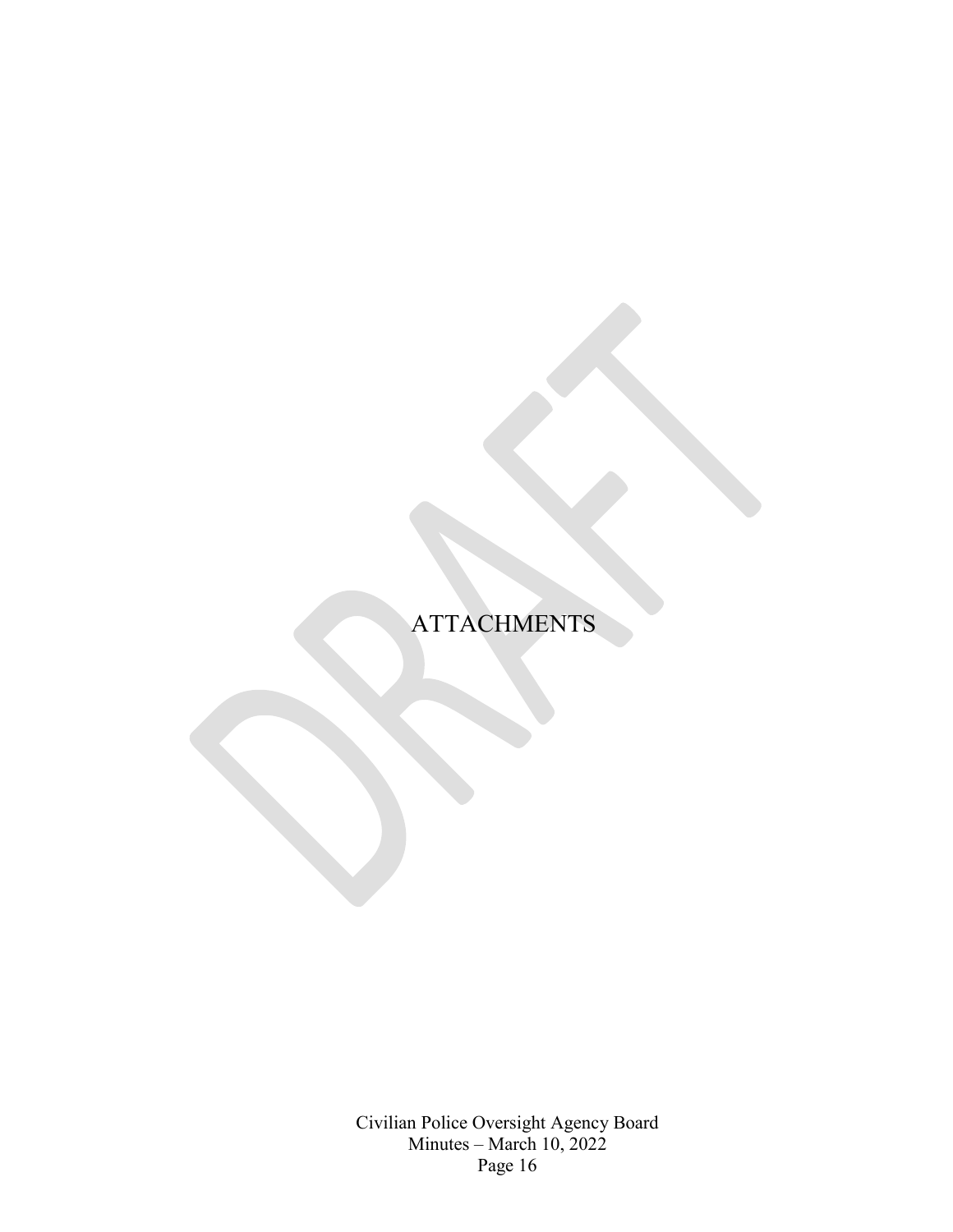### **CIVILIAN POLICE OVERSIGHT BOARD**

#### INTERNAL AFFAIRS PROFESSIONAL STANDARDS DIVISON STATISTICAL DATA FOR THE MONTH OF February 2022

#### **INTERNAL CASES FOR THE MONTH OF February 2022**

Total Internal Cases Completed in the month of February 2022-21

#### 25 completed cases (sent out to the area command)

- 1. IA Cases opened in the month of February 2022: 27
- 2. Area Command IA cases opened for the month of February 2022: 16
- 3. Pending IA Cases for the month of February 2022: 25
- 4. Internal Cases Mediated: 0

#### **DISCIPLINE IMPOSED FOR INTERNAL CLOSED CASES IN February 2022**

 $I - 359 - 21$ 

1-1-4B2 Compliance with Laws, Rules and Regulations **Not Sustained** No Disciplinary Action 2-8-5B8b Mandatory Recording Sustained/NBOOC Suspension 2-55-4D1 Use of Force De-Escalations Sustained/NBOOC

3-13-3B2 Officer's Duties Sustained/NBOOC

3-14-4A6 Procedures Sustained Written Reprimand

2-57-4B1k Level 2 and Level 3 UOF Investigations by the Force Investigation Section Sustained Suspension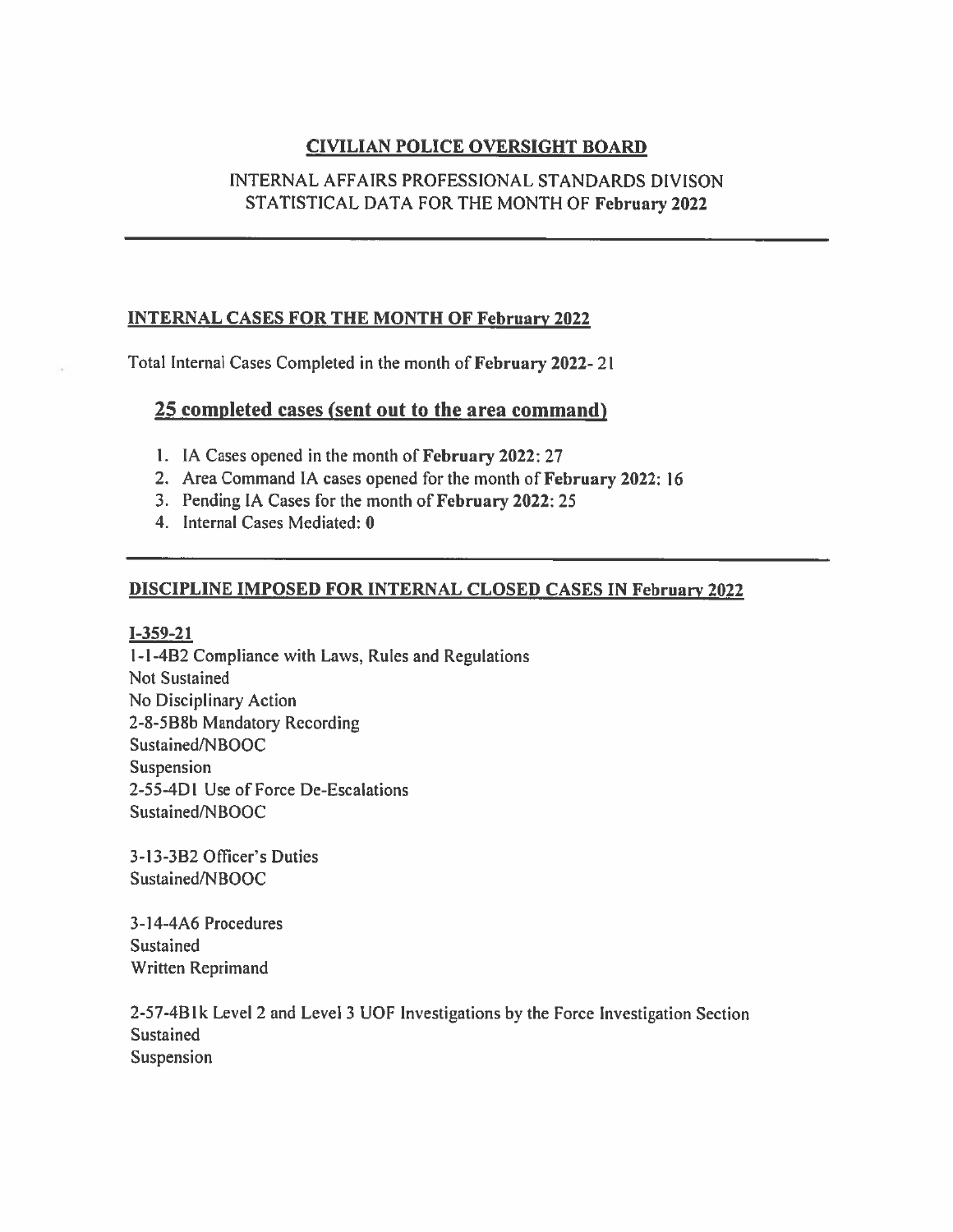2-57-4B1 Level 2 and Level 3 UOF Investigations by the Force Investigation Section Sustained Written Reprimand 1-1-4B7c Compliance with Laws, Rules and Regulations **Admin Closed/Duplicate** No Disciplinary Action

#### $I-439-21$

1-1-6C2 Obey All Department and Supervisory orders Sustained Letter of Reprimand

2-57-3C1h On-Scene Responsibilities of Supervisors reviewing UOF Sustained Letter of Reprimand 3-14-4A15 Procedure Sustained

2-57-3D4h Supervisor Documentation of Level 1 UOF **Unfounded** No Disciplinary Action

2-60-4A5f Preliminary Investigations Sustained **Verbal Reprimand** 2-52-5C Use of Force Prohibitions Exonerated No Disciplinary Action 2-52-6A6 Use of Force Prohibitions Exonerated No Disciplinary Action 1-1-6C2 Obey All Department and Supervisory orders **Not Sustained** No Disciplinary Action

1-1-6C1 Obey All Department and Supervisory orders **Not Sustained** No Disciplinary Action

2-60-4A5f Preliminary Investigations Sustained Verbal Reprimand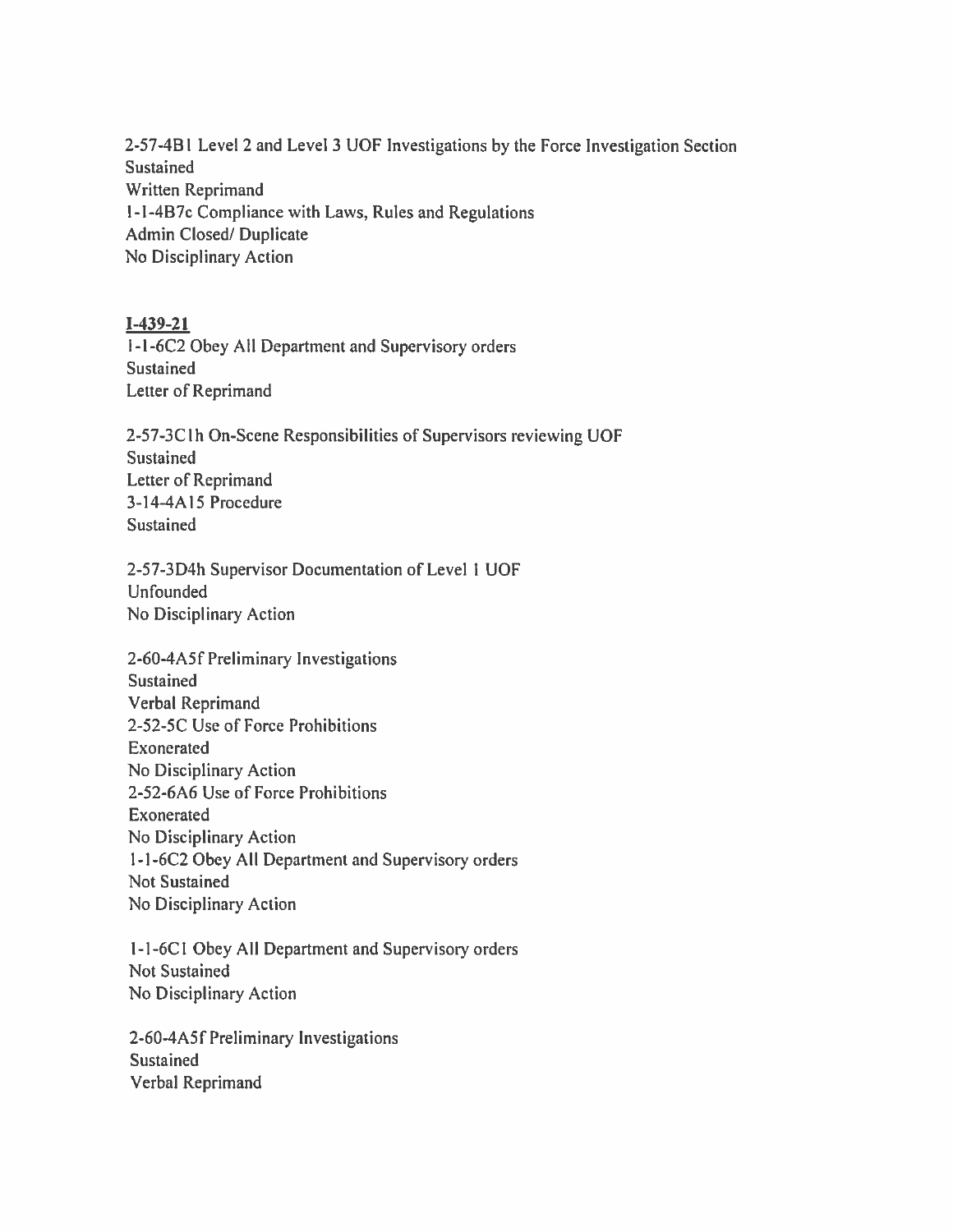1-1-6C2 Obey All Department and Supervisory orders Sustained Letter of Reprimand 2-52-6A6 Use of Force Procedures Exonerated No Disciplinary Action

2-52-5C Use of Force Prohibitions Exonerated No Disciplinary Action 1-1-6C2 Obey All Department and Supervisory orders Sustained No Disciplinary Corrective Action 2-60-4A5f Preliminary Investigations Sustained

#### $I-490-21$

2-56-4A1 General Requirements of Officers Who Use Force Sustained Letter of Reprimand 2-56-2D2 Officer's Obligations Following Level 2 or Level 3 UOF Not Sustained No Disciplinary Action

2-56-4A1 General Requirements of Officers Who Use Force Sustained Letter of Reprimand 2-56-2D2 Officer's Obligations Following Level 2 or Level 3 UOF **Not Sustained** No Disciplinary Action

2-52-4E1 Totality of the Circumstances Unfounded No Disciplinary Action 2-56-4A1 General Requirements of Officers Who Use Force Sustained Letter of Reprimand 2-56-2D2 Officer's Obligations Following Level 2 or Level 3 UOF Not Sustained No Disciplinary Action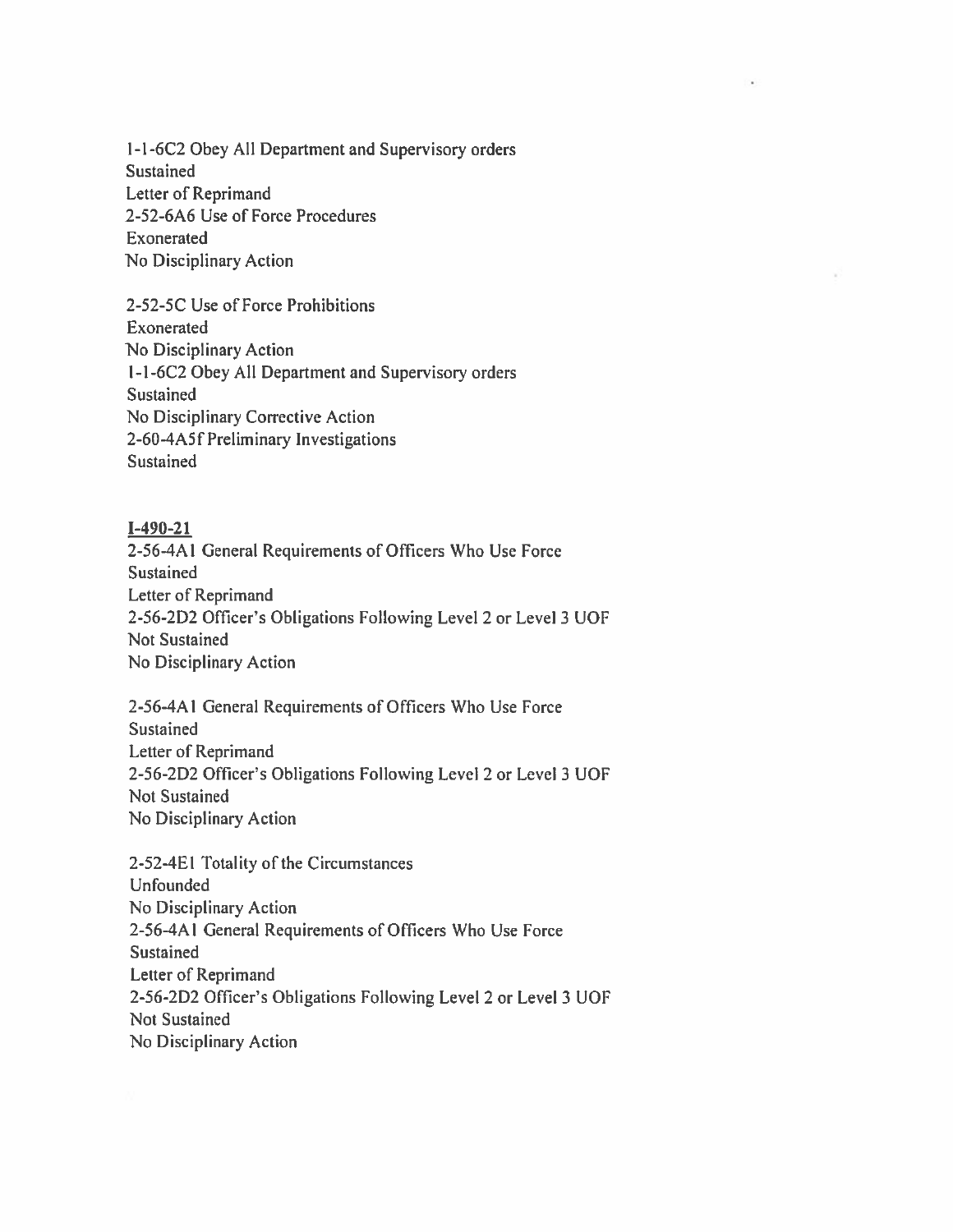2-56-4A1 General Requirements of Officers Who Use Force **Sustained** Letter of Reprimand 2-56-2D2 Officer's Obligations Following Level 2 or Level 3 UOF **Not Sustained** No Disciplinary Action

2-56-4A1 General Requirements of Officers Who Use Force Sustained **Letter of Reprimand** 2-56-2D2 Officer's Obligations Following Level 2 or Level 3 UOF **Not Sustained** No Disciplinary Action

2-56-4A1 General Requirements of Officers Who Use Force Unfounded No Disciplinary Action 2-60-4A5f Preliminary Investigations **Not Sustained** No Disciplinary Action

#### $I - 534 - 21$

1-1-6A1 Professional Conduct While On-and Off Duty Sustained Written Reprimand

#### $I-540-21$

3-21-2C11b Injury in Line of Duty **Sustained** Written Reprimand 30-20-4A7e Overtime **Sustained** 

1-1-4A3 Authority of Federal, State, and Local Laws and Regulations Sustained

3-14-4A3 Supervisory Leadership Sustained Written Reprimand

 $3 - 14 - 4A6$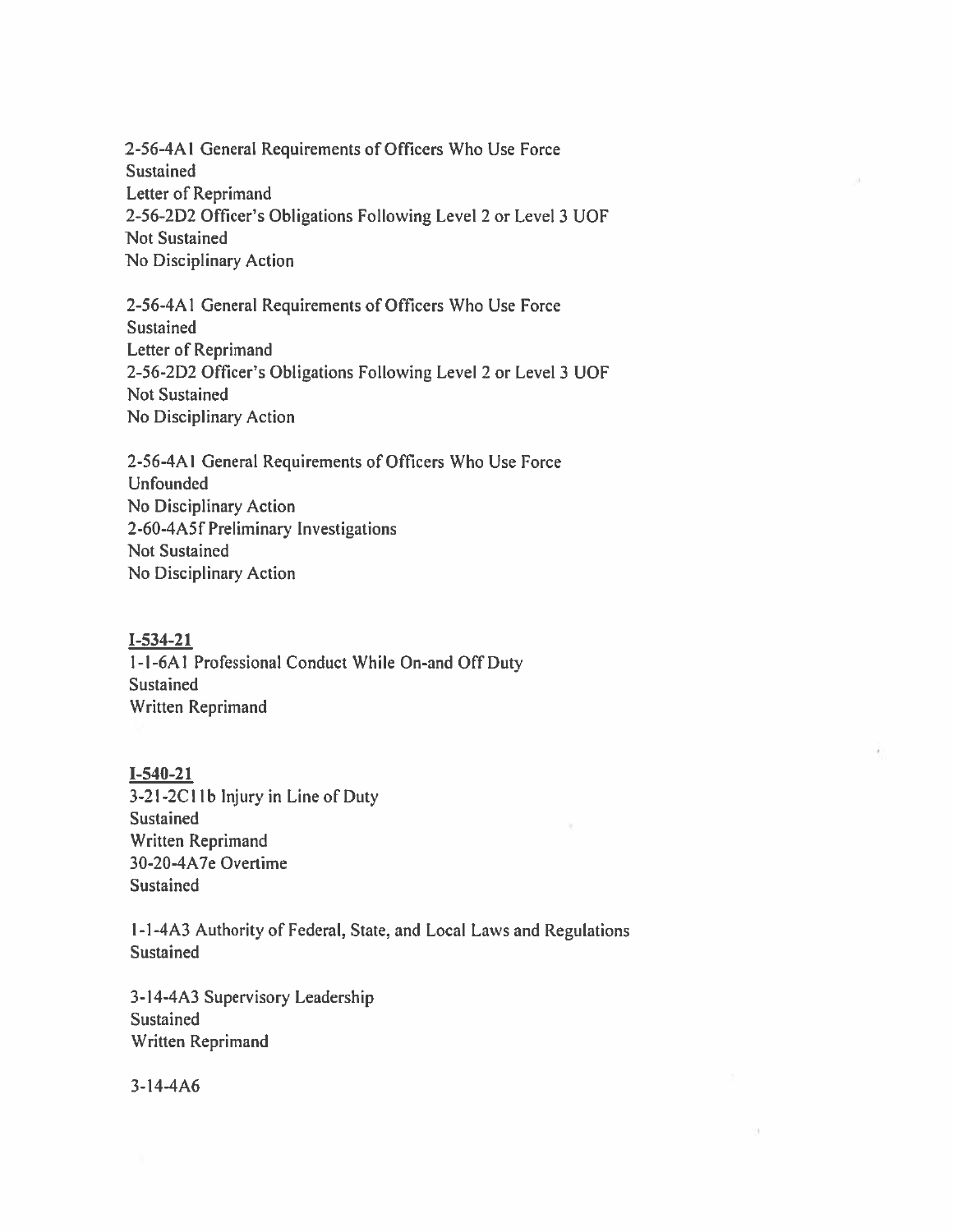#### Sustained

#### $I-541-21$

2-52-6A7 General Procedures Unfounded No Disciplinary Action 2-56-5A3 Duty to Provide Medical Attention and Transportation **Unfounded** 

2-56-5C1 Officer's Obligations Following Level 1 UOF Unfounded

2-55-4B De-escalation Techniques and Guidelines **Unfounded** 

2-55-4C De-escalation Techniques and Guidelines Unfounded

2-57-3C1 On-Scene Responsibilities of Supervisors Use of Force Exonerated No Disciplinary Action 2-57-3D1 Supervisor Documentation of Level 1 UOF Exonerated

#### $I-552-21$

1-1-4A2a Authority of Federal, State, and Local Laws and Regulations Unfounded No Disciplinary Action

1-1-4A2a Authority of Federal, State, and Local Laws and Regulations Unfounded No Disciplinary Action

1-1-4A2a Authority of Federal, State, and Local Laws and Regulations **Unfounded** No Disciplinary Action

#### $I - 553 - 21$

1-1-4A Authority of Federal, State, and Local Laws and Regulations Unfounded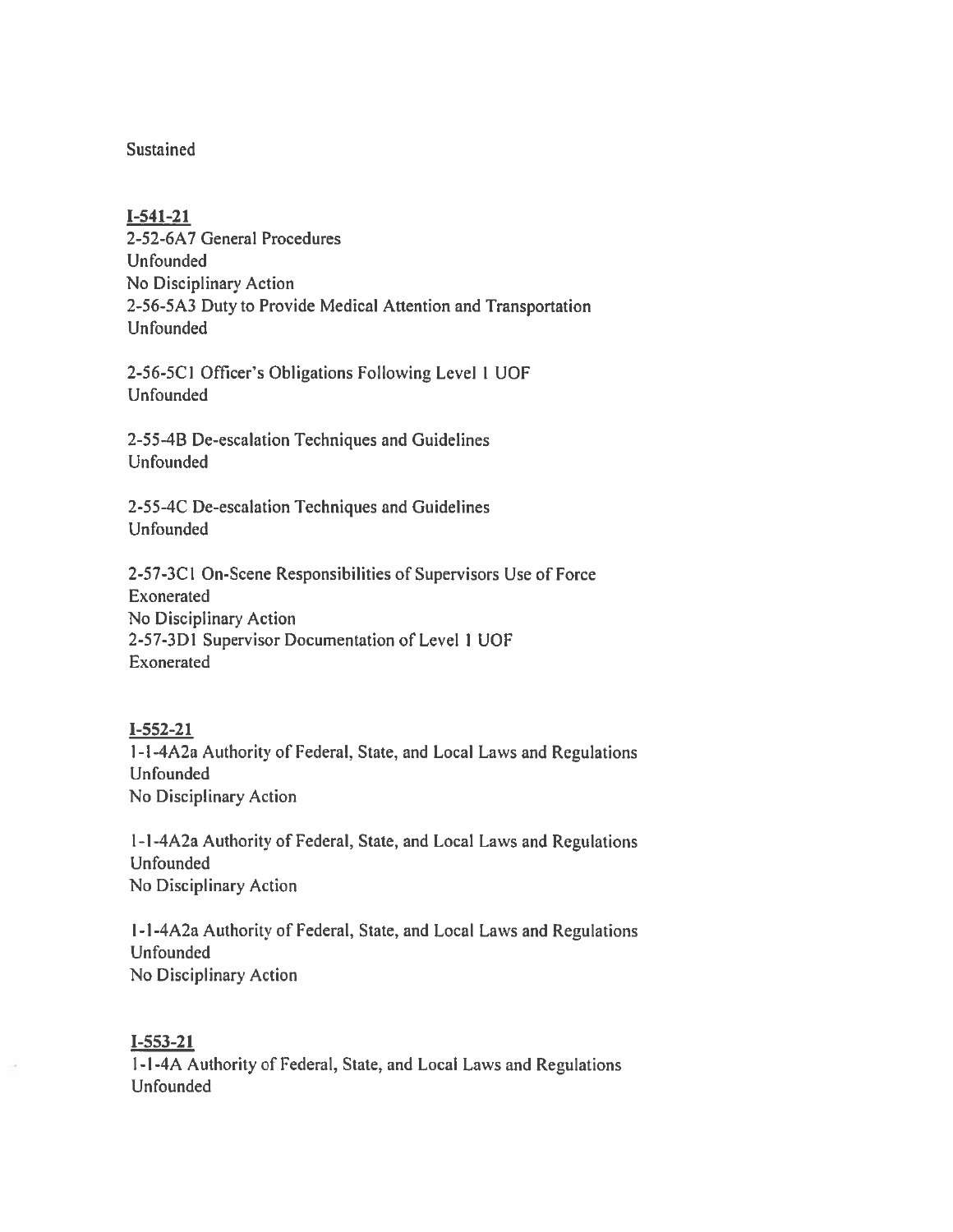No Disciplinary Action

#### $I-554-21$

1-1-4A2a Authority of Federal, State, and Local Laws and Regulations **Unfounded** No Disciplinary Action

#### $I - 568 - 21$

2-57-3d3c Supervisor Documentation of Level 1 UOF Sustained Suspension- Not issued- Employee no longer with department

#### $I-578-21$

2-80-2Q2ciiih Custody of Prisoners Sustained **Verbal Reprimand** 

1-1-4A2a Authority of Federal, State, and Local Laws and Regulations Unfounded No Disciplinary Action

#### $I - 580 - 21$

1-1-6A1 Honesty, Integrity, and Accountability Unfounded No Disciplinary Action

1-1-6A1 Honesty, Integrity, and Accountability **Unfounded** No Disciplinary Action

#### $I-590-21$

1-1-6A1 Honesty, Integrity, and Accountability **Unfounded** No Disciplinary Action

1-1-6A6 Honesty, Integrity, and Accountability **Not Sustained** No Disciplinary Action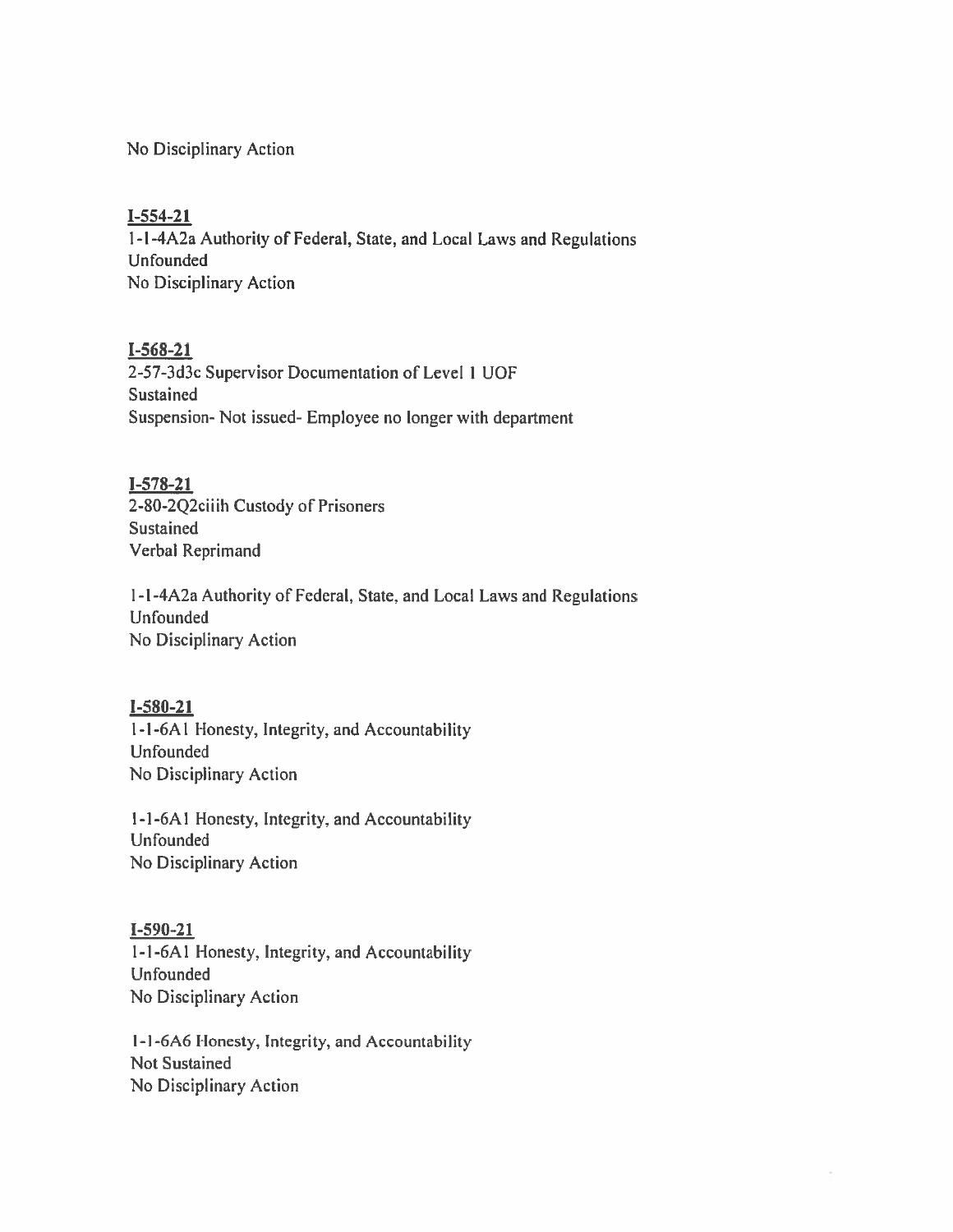1-5-4B3 Reporting Harassment Sustained Verbal Reprimand

#### $I-595-21$

2-5-4A3 General Procedures for Department-Issued Vehicles Sustained Written Reprimand

#### $I-597-21$

2-5-4A3 General Procedures for Department-Issued Vehicles Sustained Written Reprimand

#### $I - 609 - 21$

2-8-4F1 Use of On-Body Recording Device Not Sustained No Disciplinary Action

#### $I - 616 - 21$

2-56-5A3 Duty to Provide Medical Attention and Transportation Unfounded No Disciplinary Action 2-82-4B7 Transporting of Individuals Unfounded

2-82-4B7 Transporting of Individuals Unfounded No Disciplinary Action

#### $I-618-21$

1-1-8B Reporting Violations Exonerated No Disciplinary Action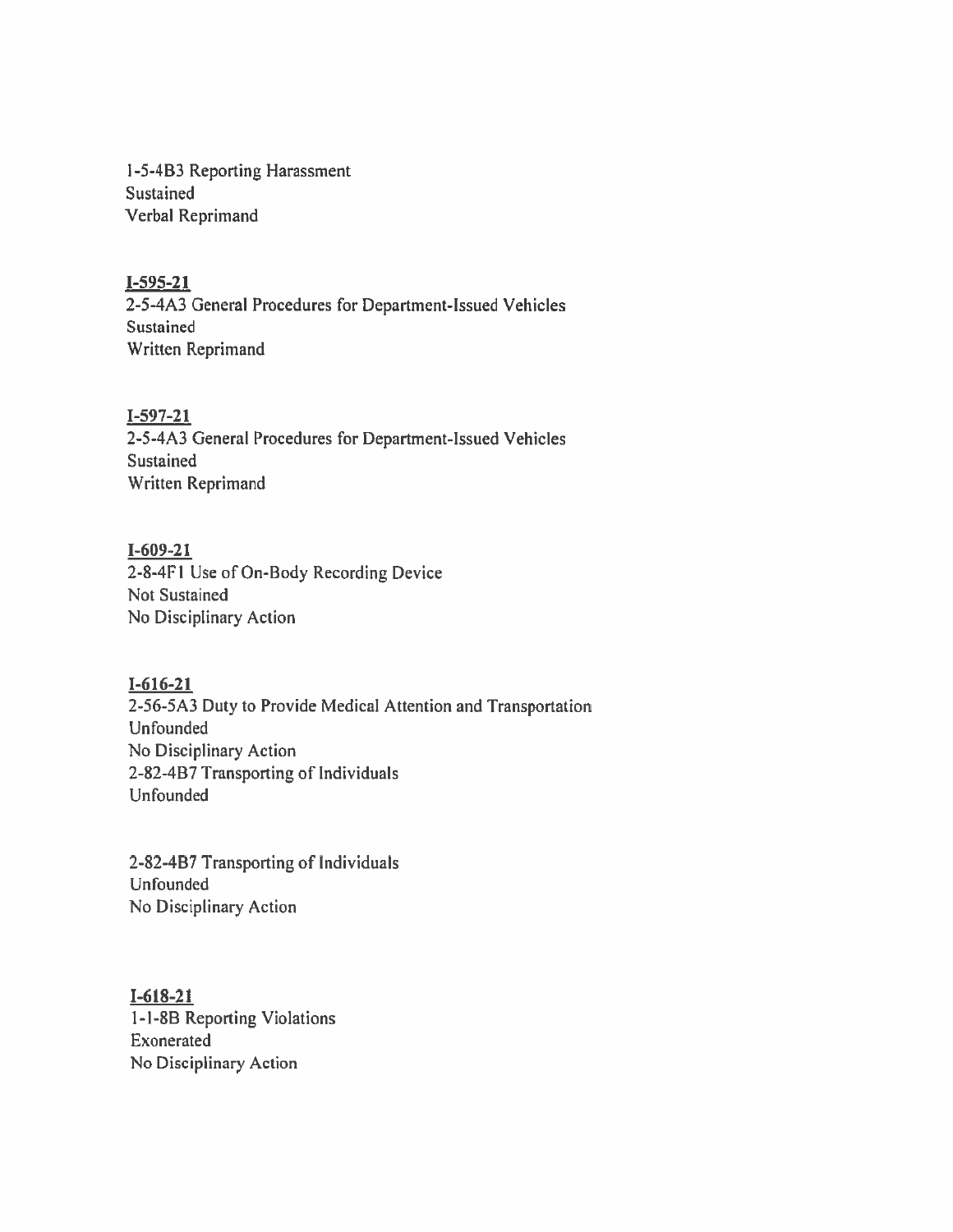1-1-8B Reporting Violations **Admin Closed** No disciplinary Action 1-1-8A Reporting Violations **Unfounded** 

3-41-7A2 Complaints Involving Dept Policy or Personnel Sustained Written Reprimand

 $2-8-4F1$  Rules Sustained **Written Reprimand** 

#### $I-645-21$

1-1-4A2b Authority of Federal, State, and Local Laws and Regulation s **Sustained** Terminated 1-1-6A1 Honesty, Integrity, and Accountability Sustained Suspension - Not issued-Employee no longer with department 3-41-9A Cooperation with Investigation Sustained Terminated

3-41-7A2 Reporting Sustained No Disciplinary Corrective Action

#### $I-669-21$

1-1-6A1 Honesty, Integrity, and Accountability Sustained Suspension- Not issued- Employee no longer with department 1-1-6C2 Obey All Department and Supervisory Orders Sustained

 $I-636-21$ 2-8-5D Mandatory Recording Sustained Written Reprimand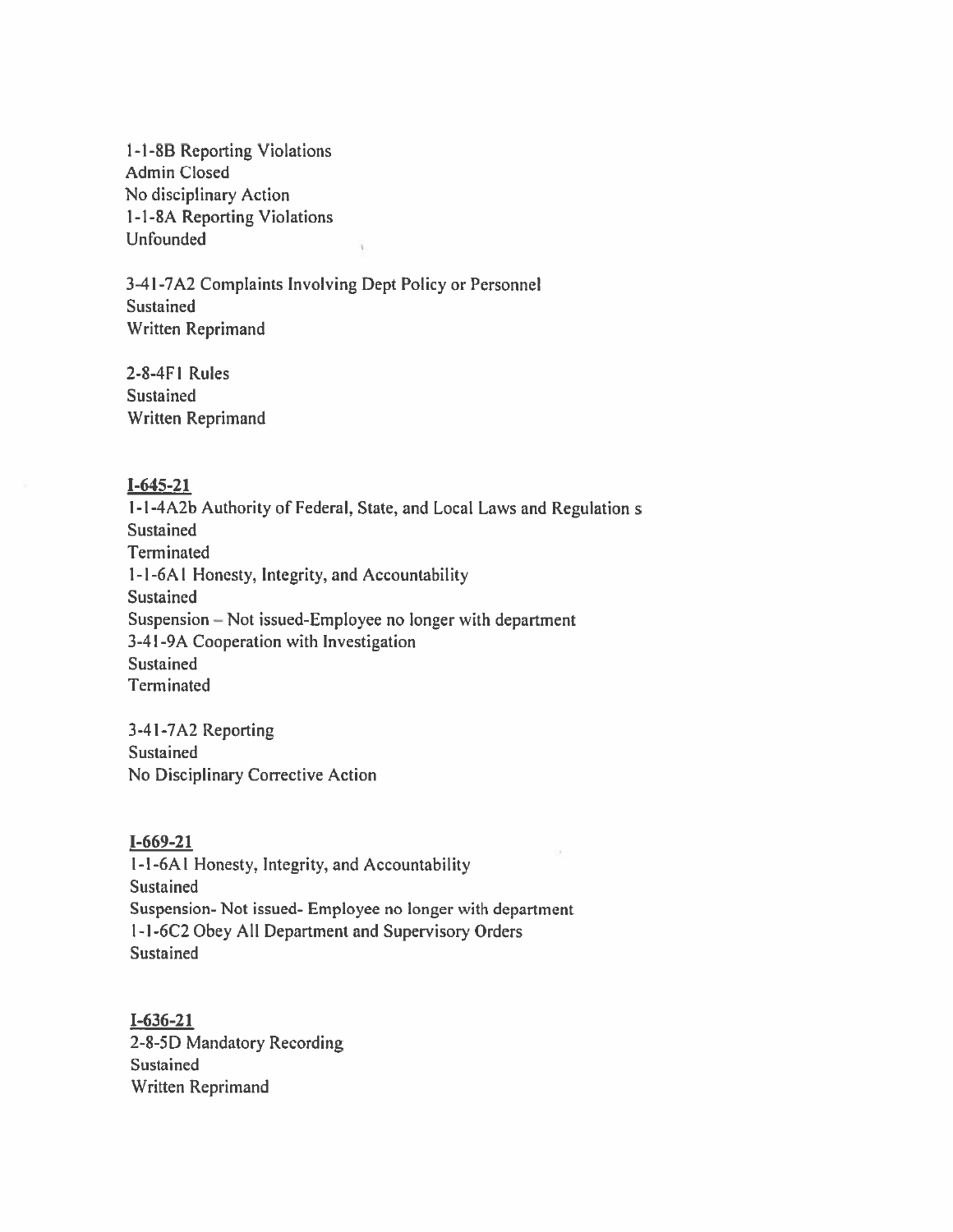2-19-7B Response<br>Sustained

 $\mathcal{L}^{\mathcal{L}}$  . The set of  $\mathcal{L}^{\mathcal{L}}$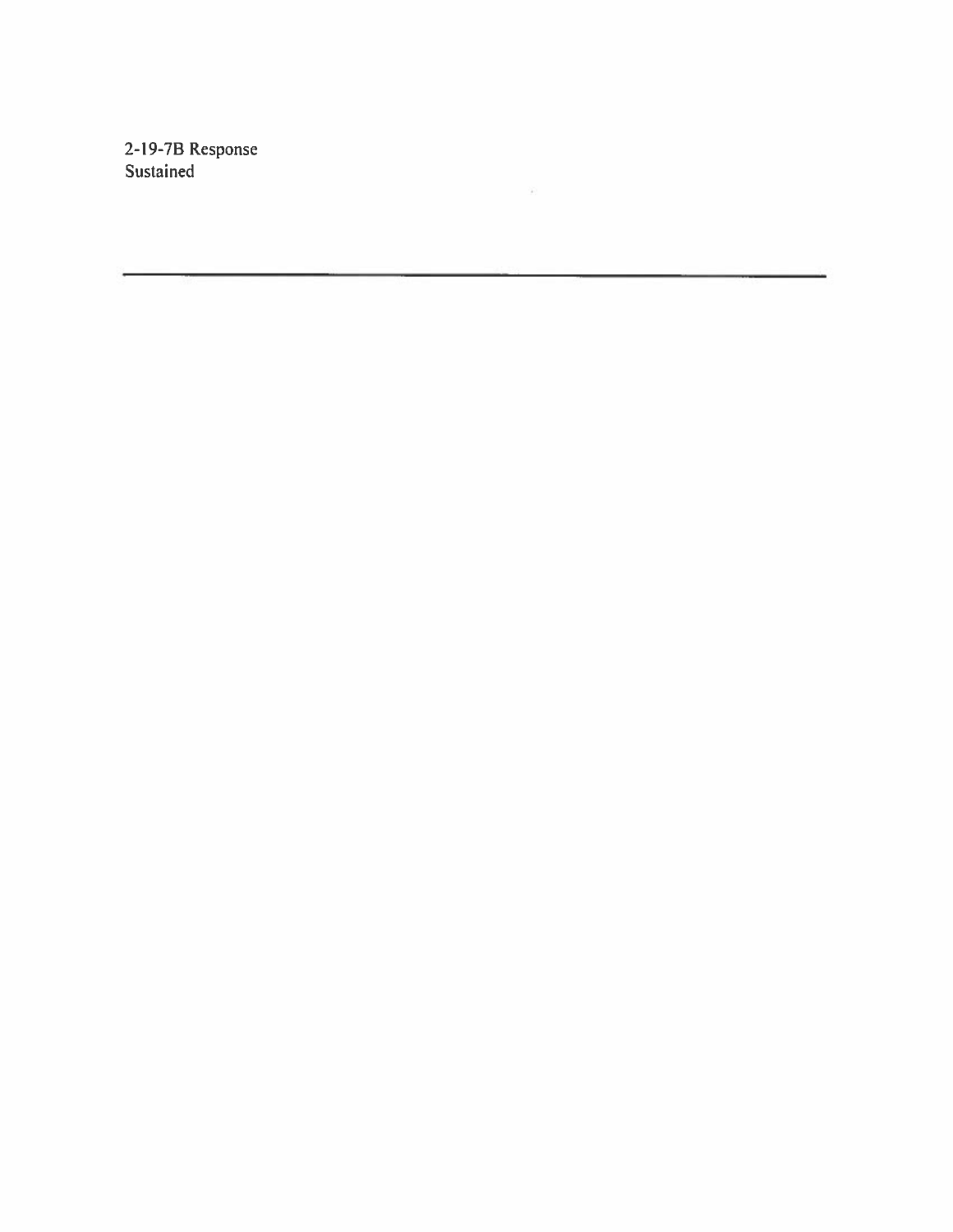## Civilian Police Oversight Agency Board **INTERNAL AFFAIRS FORCE DIVISION** STATISTICAL DATA FOR THE MONTH OF FEBRUARY 2022

|                  | <b>Level 1</b> | Level <sub>2</sub> | Level 3        | <b>Total</b>            | <b>CAD</b> |
|------------------|----------------|--------------------|----------------|-------------------------|------------|
| <b>Foothills</b> | 2              | з                  | 2              | 7                       | 4985       |
| <b>Northeast</b> | 3              |                    |                | 3                       | 6469       |
| <b>Northwest</b> |                | $\overline{2}$     |                | $\overline{z}$          | 4494       |
| Southeast        | 3              | 7                  | $\overline{z}$ | 12                      | 8512       |
| Southwest        | 1              | 1                  |                | $\overline{\mathbf{2}}$ | 4469       |
| Valley           | 1              | 3                  | 1              | 5                       | 6961       |
| <b>PTC</b>       |                |                    |                |                         |            |
| Total            | 10             | 16                 | 5              | 31                      |            |



Force cases are now categorized by three levels. If a case involves multiple applications of force, it is categorized as the most serious at the case level. These counts are not considered final as investigations are continuously updated.

- Level 1 is force that is likely to cause only transitory pain, disorientation, or discomfort during its application as a means of gaining compliance. This includes techniques which are not reasonably expected to cause injury, do not result in actual injury, and are not likely to result in a complaint of injury (i.e., pain compliance techniques and resisted handcuffing). Pointing a firearm, beanbag shotgun, or 40 millimeter launcher at a subject, or using an ECW to "paint" a subject with the laser sight, as a show of force are reportable as Level 1 force. Level 1 force does not include interaction meant to guide, assist, or control a subject who is offering minimal resistance.
- Level 2 is force that causes injury, could reasonably be expected to cause injury, or results in a complaint of injury. Level 2 force includes use of an ECW, including where an ECW is fired at a subject but misses; use of a beanbag shotgun or 40 millimeter launcher, including where it is fired at a subject but misses; OC Spray application; empty hand techniques (i.e., strikes, kicks, takedowns, distraction techniques, or leg sweeps); and strikes with impact weapons, except strikes to the head, neck, or throat, which would be considered a Level 3 use of force.
- Level 3 is force that results in, or could reasonably result in, serious physical injury, hospitalization, or death. Level 3 force includes all lethal force; critical firearms discharges; all head, neck, and throat strikes with an object; neck holds; canine bites; three or more uses of an ECW on an individual during a single interaction regardless of mode or duration or an ECW application for longer than 15 seconds, whether continuous or consecutive; four or more strikes with a baton; any strike, blow, kick, ECW application, or similar use of force against a handcuffed subject; and uses of force resulting in a loss of consciousness.



## **February 2022 Force Events**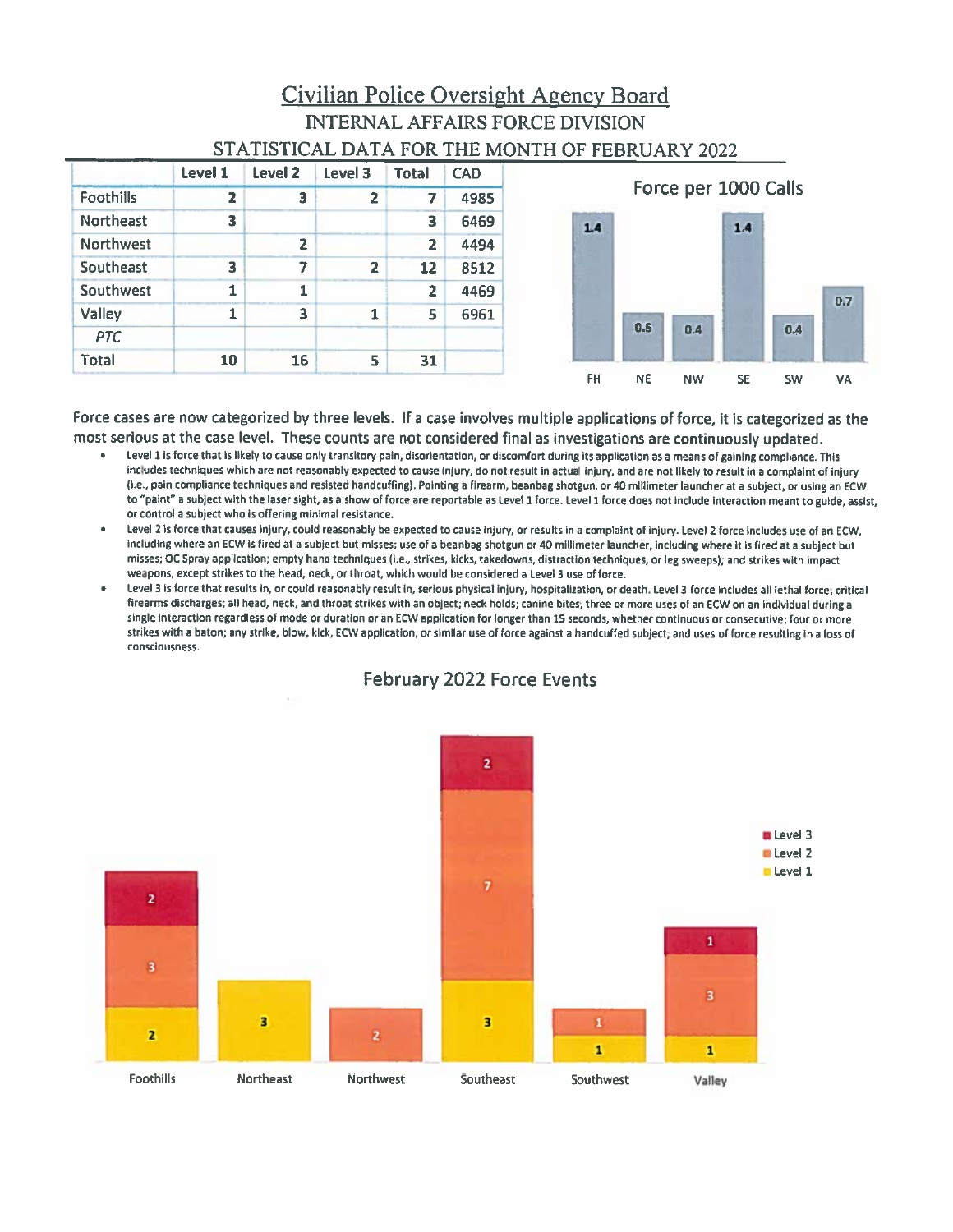#### **Family dispute**  $\mathbf{6}^{\top}$ Shoplifting  $\overline{\mathbf{3}}$ Drunk driver 3 Wanted person 3 Disturbance  $\overline{2}$ **Onsite Susp Pers/Vehs**  $\overline{2}$ SWAT  $\overline{2}$ **BAIT Veh Theft**  $\mathbf{1}$ Suicide  $\mathbf{1}$ **Stabbing**  $\bar{\mathbf{1}}$ **Traffic Stop**  $\mathbf{1}$ **Armed Rob Indiv**  $\mathbf{1}$ Stolen Veh Found  $\mathbf 1$ traff acc injuri  $\mathbf 1$ Armed Rob Comm Aggr assault/battery  $\mathbf 1$ Susp Pers/Vehs  $\mathbf{1}$

#### Call Types Associated with February 2022 Force Events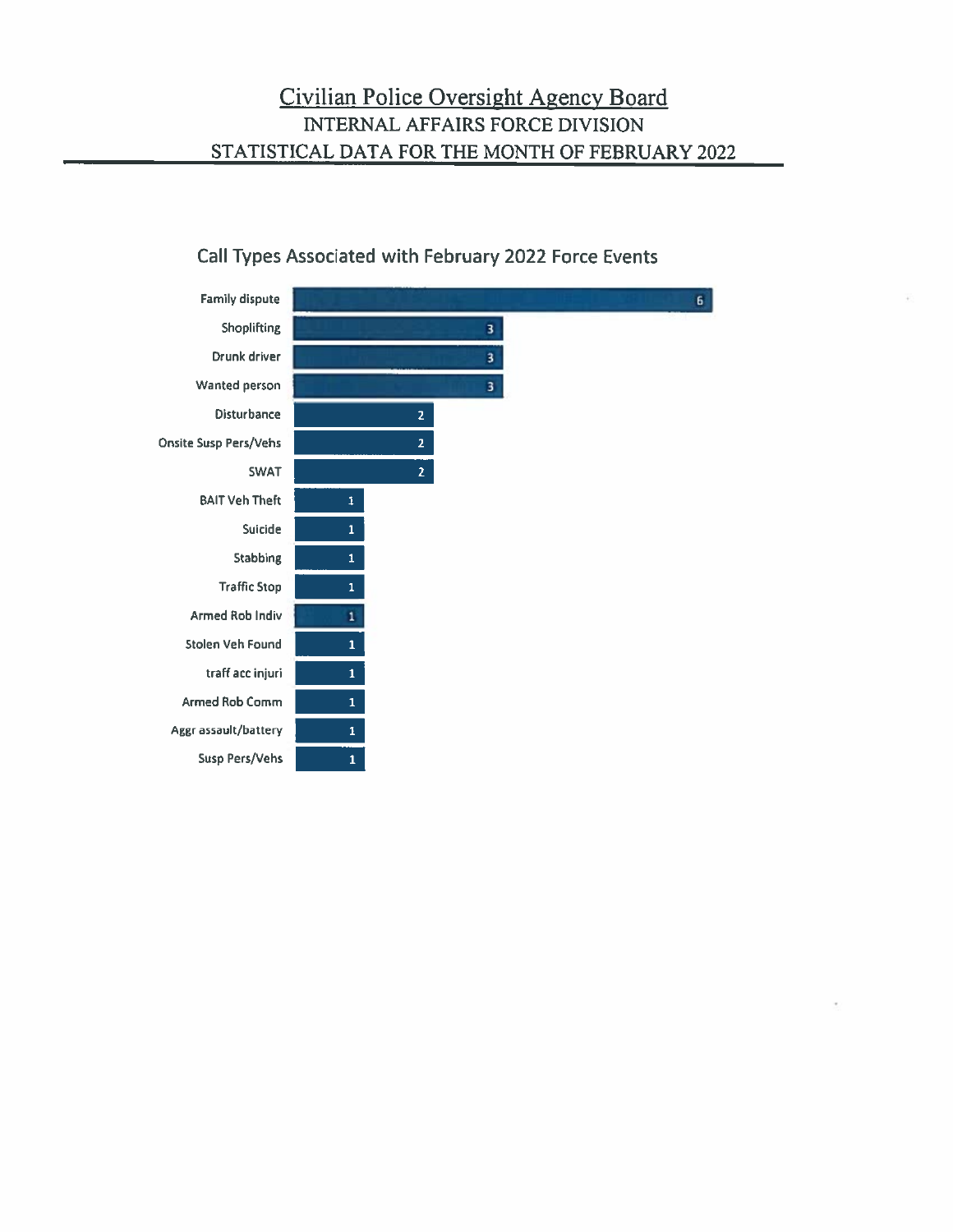## Civilian Police Oversight Agency Board **INTERNAL AFFAIRS FORCE DIVISION** STATISTICAL DATA FOR THE MONTH OF FEBRUARY 2022

### **Twelve Months of Force Data**



#### **Twelve Months of Force Data** (Includes Out of Area)

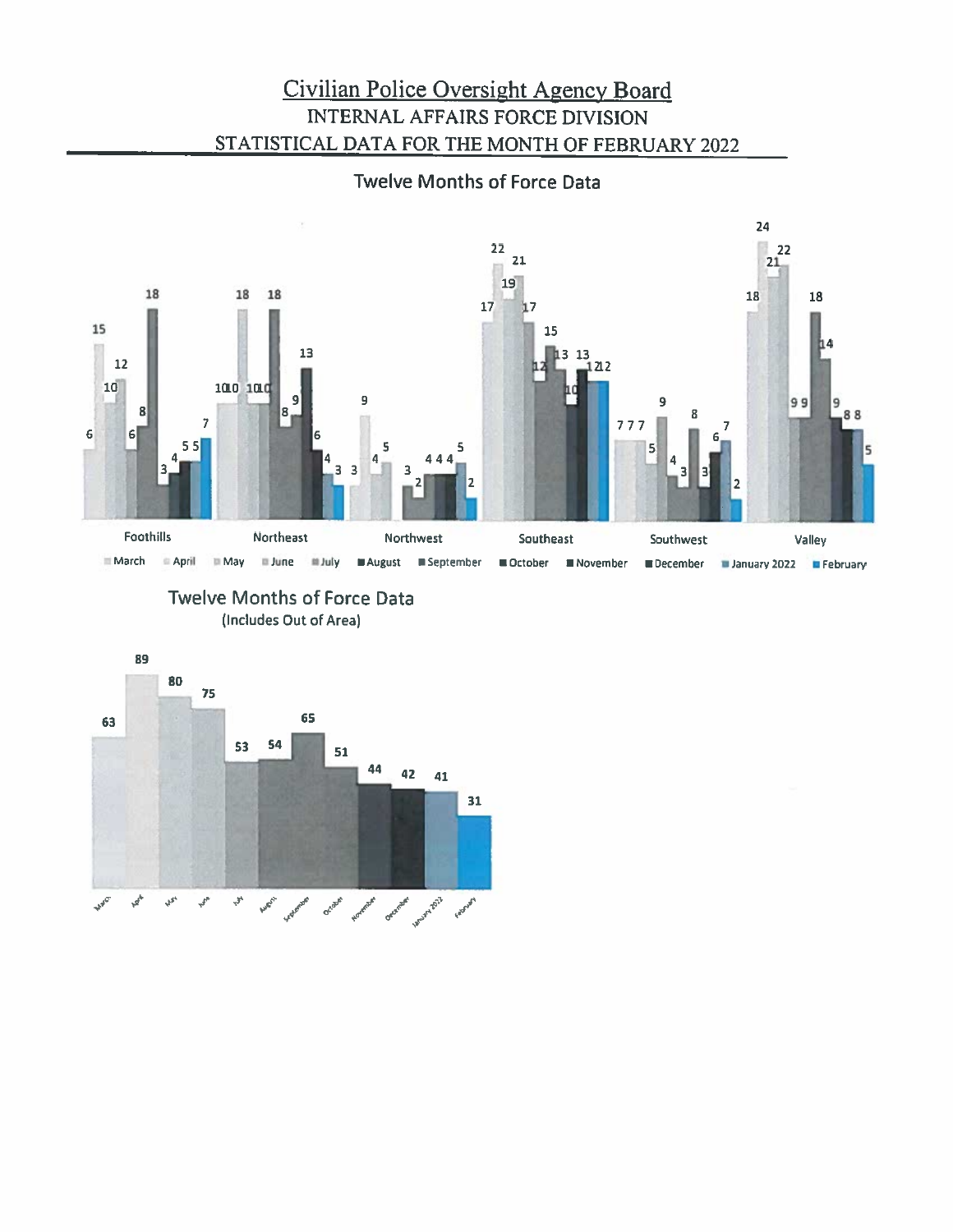#### CPOA Report 3/10/22

We opened 19 CPCs since the date of the last meeting 2/10/22 We received information on 22 driving complaints since the date of the last meeting. These predominately came from 311. We closed 17 CPCs up to the date of 2/25/22, due to the Board upload time. These are on the agenda.

Recommended discipline for the cases this month: CPC 207-21 SOP 2-01-10D4a Recommend 40 hr suspension, however the employee resigned. CPC 208-21 SOP 2-60-4A5f Recommend verbal reprimand CPC 216-21 SOP 3-14-4A5 Recommend NDCA (non disciplinary corrective action) CPC 248-21 SOPs 1-1-5A1 & 2-8-5A Recommend a written reprimand for each SOP sustained CPC 262-21 SOP 2-16-2E1 Recommend verbal reprimand

March 7 City Council passed unanimously a revised Civilian Police Oversight Ordinance. It is not official until it is published. It will either be signed by the Mayor and published after that or the time to make comment will pass and it will be published after that. The Board will be advised when it is published, which then we will be operating under the New Ordinance. Once the new Ordinance is published, the Board will need to update its rules and procedures.

A Resolution was passed by City Council directing the city administration to assess reopening and renegotiating the court approved settlement agreement in light of recent attorney general guidance regarding such agreements. For those not familiar, the basics of those guidelines are that monitor fees should have a cap, monitors have term limits, which can be renewed under an evaluation process, public disclosure of monitor bills and methodologies and a five-year target for achieving reforms and ending the agreement.

In light of the new Ordinance and other issues there is likely going to be discussions in the coming months about modifications to the CASA. This is something the Board will want to consider for suggestions to the City and the DOJ.

The City Council announced that they will be resuming in person meetings. We are awaiting guidance and paying attention to the developments. For now, things will remain the status quo, but if things change it will be coordinated with the Chair.

Letters were sent to the CPOA staff as well as Amici group leaders identified by the DOJ for an invitation to send input regarding the Executive Director. Any feedback was directed to Members Galloway and French.

Since the last meeting EFIT submitted their second quarterly report. Additionally, a proposed amended stipulated order has been filed to allow EFIT to investigate use of force backlogged cases and extend the current EFIT contract by 24 months to May 2024.

The Citizen Police Academy will be starting March 29. I believe currently there are two members that will need to register for this session.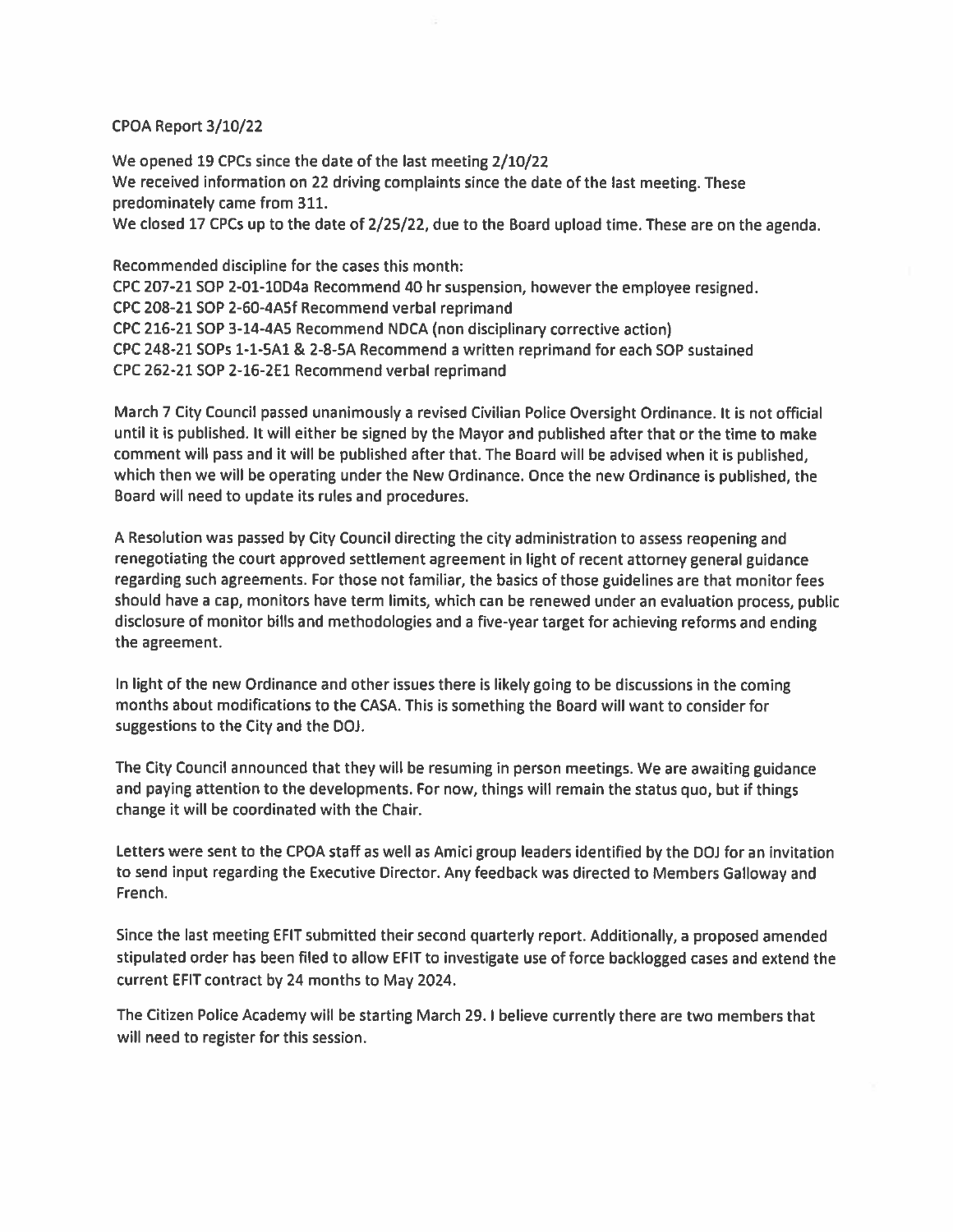Policies with 'No Recommendation' advanced through the PPRB

| <b>Title</b>                                       |
|----------------------------------------------------|
| 1-16 Auto Theft Unit                               |
| 1-20 (Formerly 1-11) Behavioral Sciences Section   |
| 1-28 (Formerly 4-3) Downtown Unit                  |
| 1-37 Crisis Intervention Division and Program      |
| 1-58 Crime Gun Intelligence Center                 |
| 2-8 Use of On-Body Recording Devices (OBRD)        |
| 2-19 Response to Behavioral Health Issues          |
| 2-22 Juvenile Delinguency                          |
| 2-35 (Formerly 2-29) Emergency Response Team (ERT) |
| 1-25 Chaplain Unit                                 |
| 1-39 (Formerly 6-4) DWI Unit                       |
| 2-2 Department Property PPRB                       |

 $\hat{\chi}_0$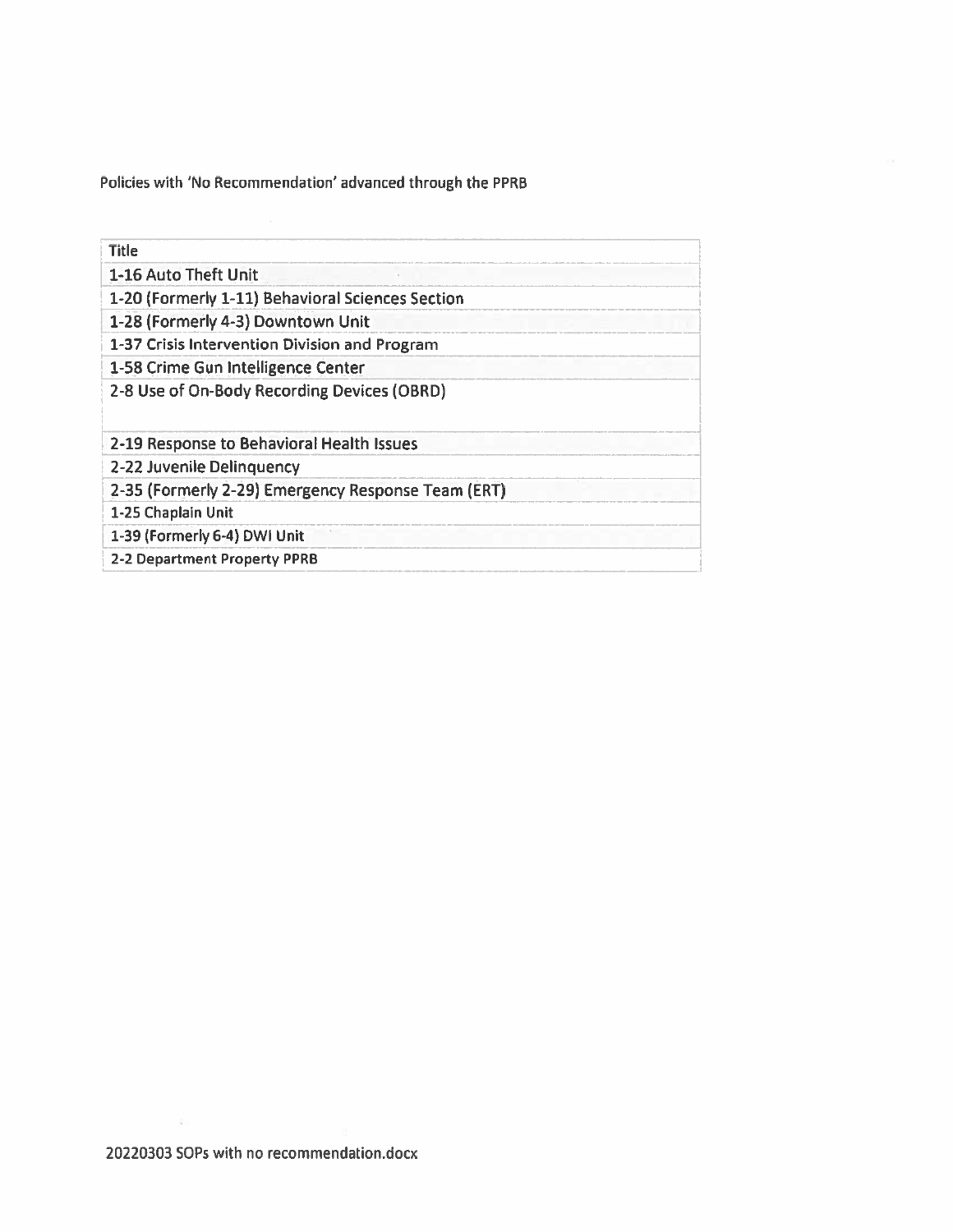ALBUQUERQUE CIVLILIAN POLICE OVERSIGHT AGENCY BOARD RESOLUTION NO.

WHEREAS, the Albuquerque Civilian Police Oversight Agency Board met in regular session via videoconference on March 10, 2022 at 5:00 p.m., as required by law; and

WHEREAS, Section 10-15-1(B) of the Open Meetings Act (NMSA 1978, Sections 10-15-1 to -4) states that, except as may be otherwise provided in the Constitution or the provisions of the Open Meetings Act, all meetings of a quorum of members of any board, council, commission, administrative adjudicatory body or other policymaking body of any state or local public agency held for the purpose of formulating public policy, discussing public business or for the purpose of taking any action within the authority of or the delegated authority of such body, are declared to be public meetings open to the public at all times; and

WHEREAS, any meetings subject to the Open Meetings Act at which the discussion or adoption of any proposed resolution, rule, regulation or formal action occurs shall be held only after reasonable notice to the public; and

WHEREAS, Section 10-15-1(D) of the Open Meetings Act requires the Civilian Police Oversight Agency Board to determine annually what constitutes reasonable notice of its public meetings;

NOW, THEREFORE, BE IT RESOLVED by the Civilian Police Oversight Agency Board that:

- 1. All regular meetings shall be held in the City Council Chambers for the City of Albuquerque on the second Thursday of every month at 5:00 p.m., or as indicated in the meeting notice.
- 2. The agenda for regular meetings will be posted at least seventy-two hours prior to the meeting at the offices of the Civilian Police Oversight Agency and on the Civilian Police Oversight Agency's website at www.cabq.gov/cpoa.
- 3. Notice of regular meetings other than those described in Paragraph 2 will be given ten days in advance of the meeting date. The notice will include a copy of the agenda or information on how a copy of the agenda may be obtained. If not included in the notice, the agenda will be available at least seventy-two hours before the meeting and posted on the Civilian Police Oversight Agency's website at www.cabq.gov/cpoa.
- 4. Special meetings may be called by the Chairman or a majority of the members upon three days notice. The notice for a special meeting shall include an agenda for the meeting or information on how a copy of the agenda may be obtained. The agenda will be available at least seventy-two hours before the meeting and posted on the Civilian Police Oversight Agency's website at www.cabq.gov/cpoa.
- 5. Emergency meetings will be called only under unforeseen circumstances that demand immediate action to protect the health, safety and property of citizens or to protect the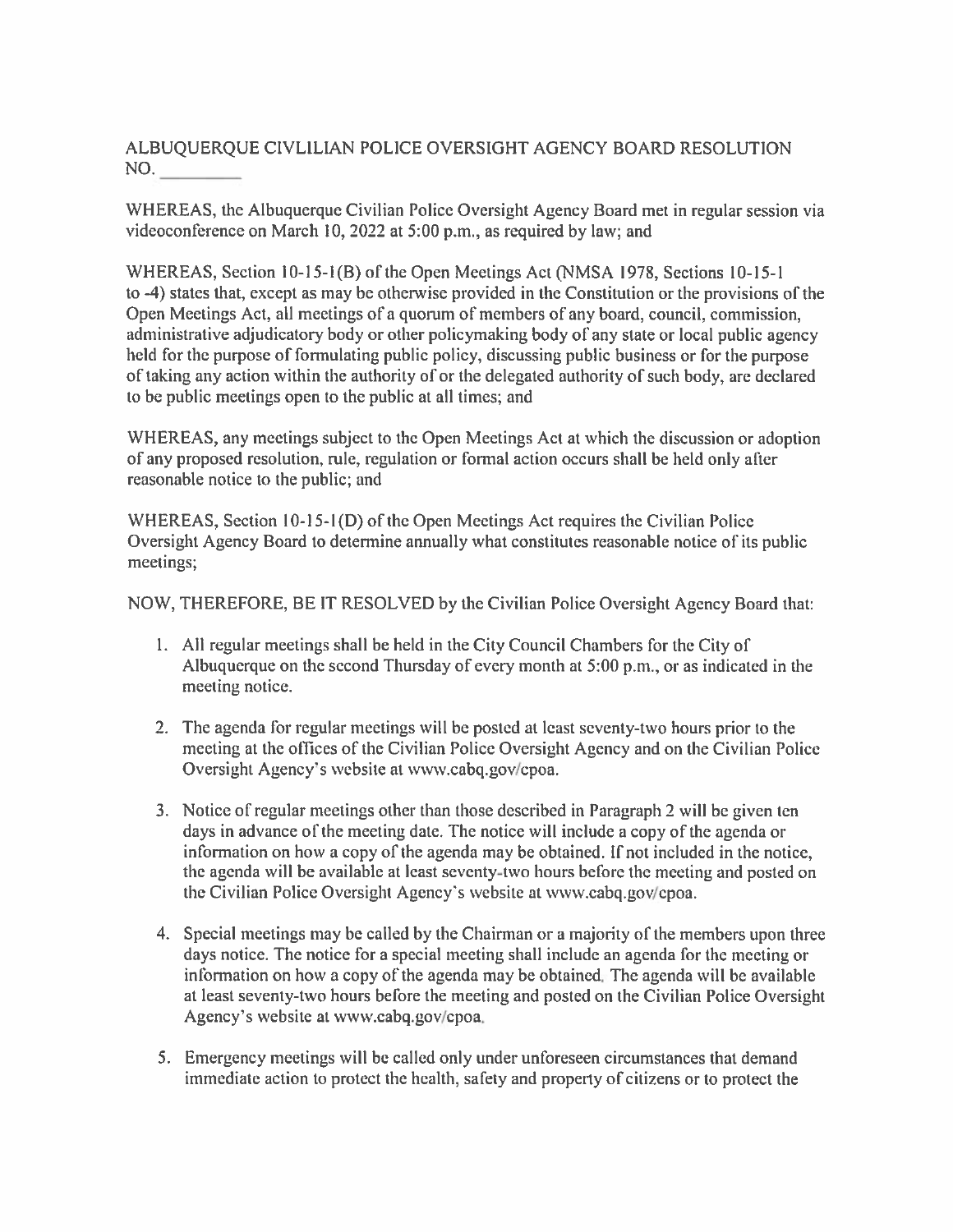public body from substantial financial loss. The Civilian Police Oversight Agency Board will avoid emergency meetings whenever possible. Emergency meetings may be called by the Chairman or a majority of the members with twenty-four hours prior notice, unless threat of personal injury or property damage requires less notice. The notice for all emergency meetings shall include an agenda for the meeting or information on how the public may obtain a copy of the agenda. Within ten days of taking action on an emergency matter, the Civilian Police Oversight Agency Board will notify the Attorney General's Office.

- 6. For the purposes of regular meetings, notice requirements are met if notice of the date, time, place and agenda is posted at the offices of the Civilian Police Oversight Agency and on the Civilian Police Oversight Agency's website at www.cabq.gov/cpoa.
- 7. Copies of the written notice shall also be provided to those broadcast stations licensed by the Federal Communications Commission and newspapers of general circulation that have made a written request for notice of public meetings of the Civilian Police Oversight Agency Board.
- 8. For the purposes of special meetings and emergency meetings, notice requirements are met if notice of the date, time, place and agenda is posted at the offices of the Civilian Police Oversight Agency and on the Civilian Police Oversight Agency's website at www.cabq.gov/cpoa. Telephone notice also shall be given to those broadcast stations licensed by the Federal Communications Commission and newspapers of general circulation that have made a written request for notice of public meetings of the Civilian Police Oversight Agency Board.
- 9. In addition to the information specified above, all notices shall include the following language:

If you are an individual with a disability who is in need of a reader, amplifier, qualified sign language interpreter, or any other form of auxiliary aid or service to attend or participate in the hearing or meeting, please contact

Katrina Sigala at 505-924-3770

at least one (1) week prior to the meeting or as soon as possible. Public documents, including the agenda and minutes, can be provided in various accessible formats. Please contact

Katrina Sigala at 505-924-3770

if a summary or other type of accessible format is needed.

10. The Civilian Police Oversight Agency Board may close a meeting to the public only if the subject matter of such discussion or action is excepted from the open meeting requirement under Section 10-15-1(H) of the Open Meetings Act.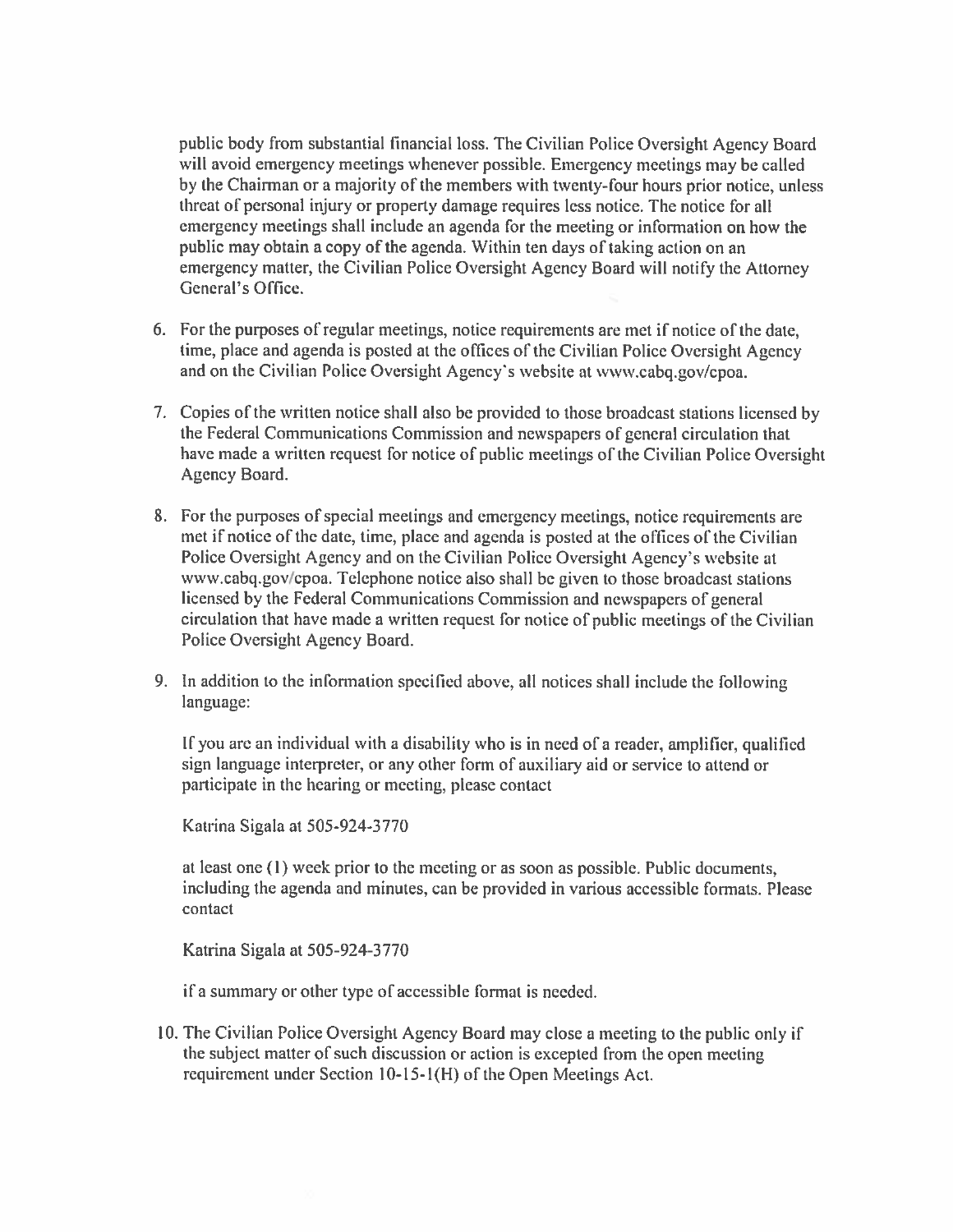- (a) If any meeting is closed during an open meeting, such closure shall be approved by a majority vote of a quorum of the Civilian Police Oversight Agency Board taken during the open meeting. The authority for the closed meeting and the subjects to be discussed shall be stated with reasonable specificity in the motion to close and the vote of each individual member on the motion to close shall be recorded in the minutes. Only those subjects specified in the motion may be discussed in the closed meeting.
- (b) If a closed meeting is conducted when the Civilian Police Oversight Agency Board is not in an open meeting, the closed meeting shall not be held until public notice, appropriate under the circumstances, stating the specific provision of law authorizing the closed meeting and the subjects to be discussed with reasonable specificity, is given to the members and to the general public.
- (c) Following completion of any closed meeting, the minutes of the open meeting that was closed, or the minutes of the next open meeting if the closed meeting was separately scheduled, shall state whether the matters discussed in the closed meeting were limited only to those specified in the motion or notice for closure.
- (d) Except as provided in Section  $10-15-1(H)$  of the Open Meetings Act, any action taken as a result of discussions in a closed meeting shall be made by vote of the Civilian Police Oversight Agency Board in an open public meeting.

Passed by the Civilian Police Oversight Agency Board

this 10th day of March, 2022.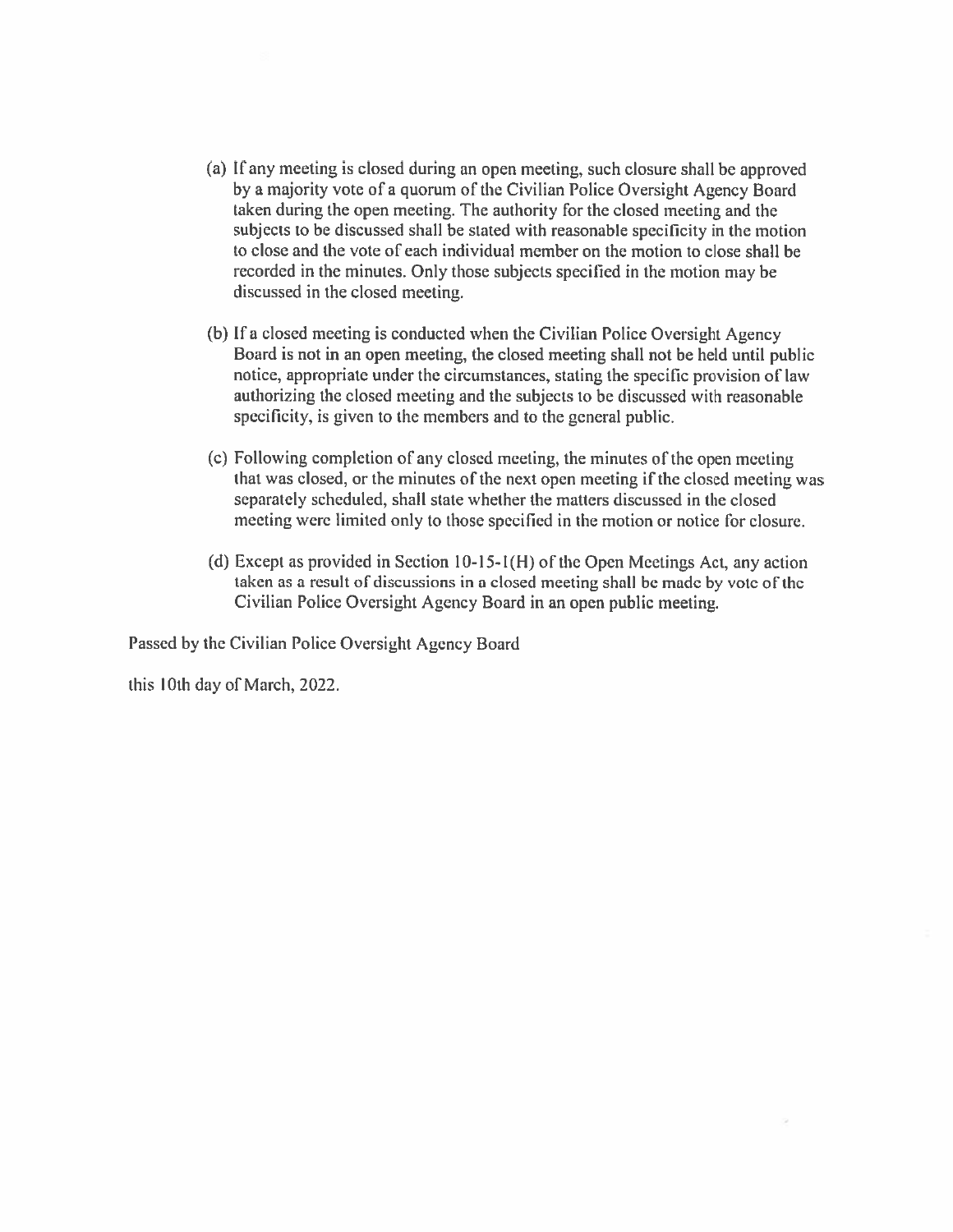## CITY OF ALBUQUERQUE

#### **CIVILIAN POLICE OVERSIGHT AGENCY**

**Civilian Police Oversight Agency Board** 

Chantal M. Galloway, Acting Chair Jesse Crawford Dr. William J. Kass **Eric Nixon** Diane McDermott, Interim Executive Director

Patricia J.

**Michael Wartell** 

March 10, 2022

Harold Medina, Chief of Police Albuquerque Police Department 400 Roma NW Albuquerque, NM 87102

Re: Recommendation SOP 1-2 Social Media

Dear Chief Medina:

The Civilian Police Oversight Agency has recently received complaints that related to interactions with Twitter accounts that complainants perceived as being official APD media channels. It seems that APD did not intend to create this perception, but it has nonetheless lead to confusion and frustration. Most importantly, citizens have at time felt PO Box 1293 actions by APD employees to be violations of their rights--- a situation that occurred because of a lack of clarity between personal and official accounts. In order to avoid future incidents, the Civilian Police Oversight Agency Board recommends an addition to APD Albuquerque policy to clearly distinguish official and personal social media accounts.

The Board recommends that SOP 1-2, Social Media, be revised to require that employees not have Department-sanctioned personal social media profiles. Should an employee be NM 87103 allowed to have a Department-sanctioned page, it should be clearly identified as an official APD presence and should not be used for any personal purpose. Such accounts should provide a disclaimer identifying them as official accounts and be routinely monitored by www.cabq.gov APD communications or another department or individual cognizant of communications policy and practices. Personal social media profiles should be prohibited from creating any appearance of being official APD outlets. Policy should advise APD personnel against tweeting APD statements, press items, or any commentary that would be perceived as coming from APD as an organization. It may be advisable to require employees to clearly state that they are speaking on their own behalf only whenever posting information or commentary related to APD.

> We look forward to your response to our recommendations above, in compliance with your obligations under §9-4-1-4(C) (5) (c) of the Civilian Police Oversight Agency Ordinance.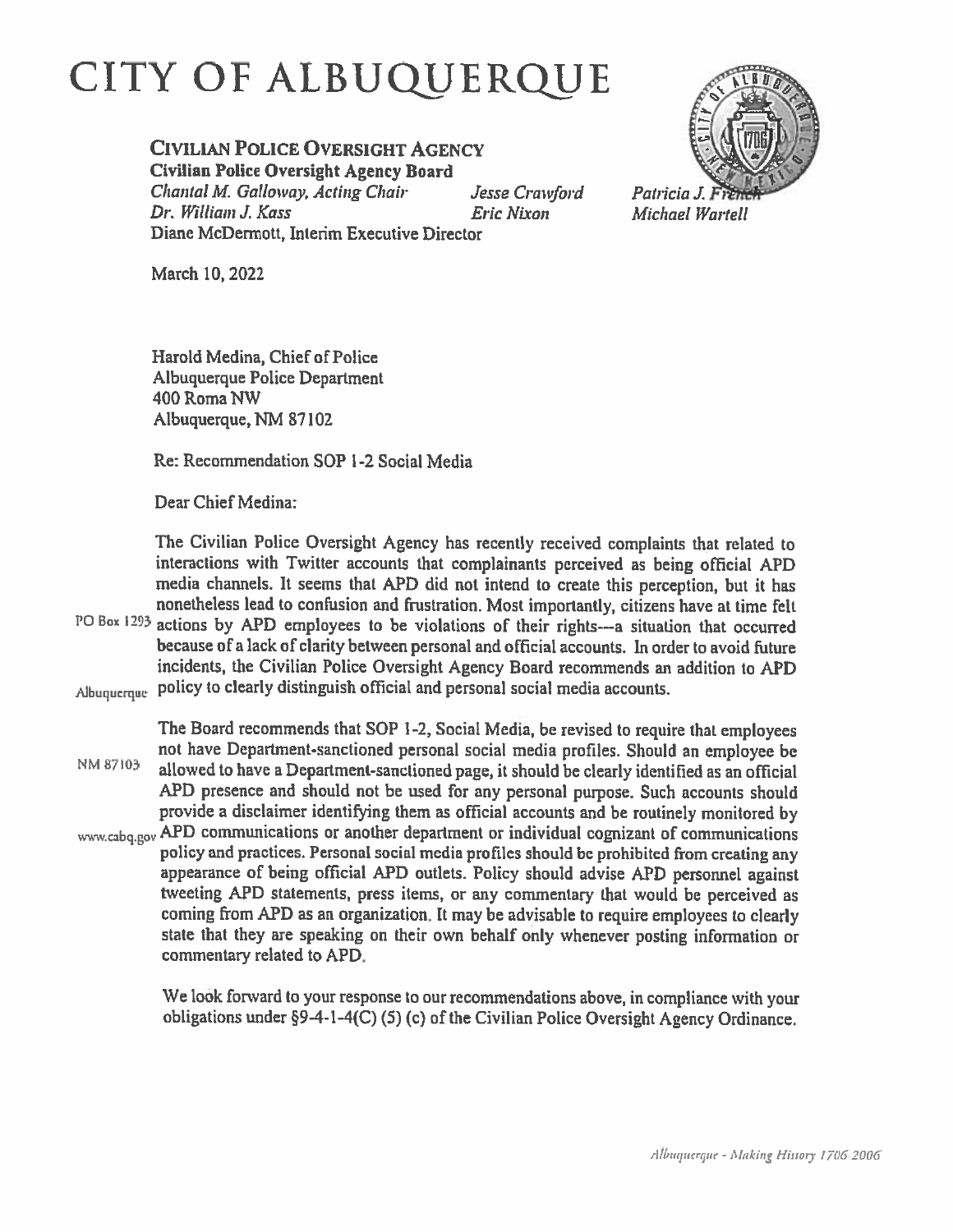Sincerely, The Civilian Police Oversight Agency Board by

-DocuSigned by: Clarital Galloway

Chantal M. Galloway, Acting Chair  $(505)$  924-3770

cc: Civilian Police Oversight Agency City Council President, Isaac Benton Mayor, Tim Keller City Attorney, Esteban A. Aguilar Jr. James Ginger Ph.D. United States Attorney, Elizabeth Martinez City Clerk, Ethan Watson APD, Deputy Commander Richard Evans APD, Lieutenant Jason Sanchez

 $\sim$ 

 $-$